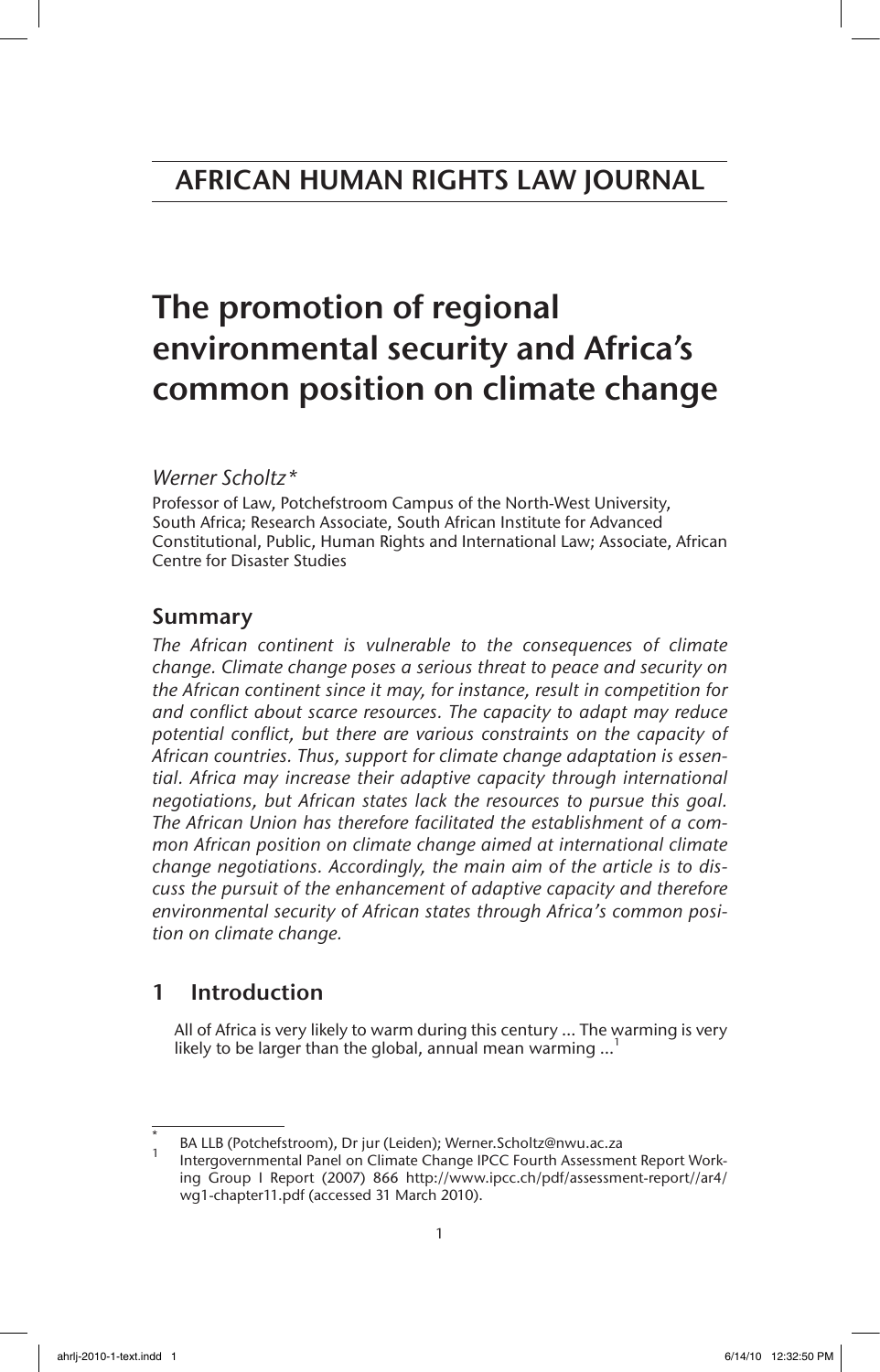#### 2 (2010) 10 AFRICAN HUMAN RIGHTS LAW JOURNAL

The continent of Africa is warmer than it was 100 years ago. $2$  During the twentieth century, an average warming of 0,5 degrees Celsius has occurred on the continent. Climate variability and change will have profound effects on water accessibility and water demand, the agricultural and health sectors, energy use, coastal zones, tourism, settlements, infrastructure, and aquatic and terrestrial ecosystems.<sup>3</sup> The African continent, in particular the sub-Saharan region, is the most vulnerable of all regions to the consequences of climate change.<sup>4</sup> Climate change may have various negative consequences on the African continent. The effects of climate change may hamper the achievement of the Millennium Development Goals<sup>5</sup> and the development of African states.<sup>6</sup> It is also becoming clear that the effects of climate change threaten the enjoyment of a range of human rights, such as the rights to life, adequate food, water, health, adequate housing and self-determination.<sup>7</sup> Thus, climate change may contribute to the further marginalisation<sup>8</sup> of the African continent.

The African contribution to climate change is negligible since most African states' emissions are low. African states had contributed merely 3,6 per cent of global greenhouse gas emissions by 2000 and the *per*  capita contributions from most African states remain small.<sup>9</sup> An exception is South Africa,<sup>10</sup> which has one of the highest emissions in the

<sup>&</sup>lt;sup>2</sup> M Hulme *et al* 'Global warming and African climate change: A reassessment' in PS Low (ed) *Climate change and Africa* (2005) 29-40.

<sup>3</sup> IPCC Fourth Assessment Working Group II Report (n 1 above) 444.

<sup>&</sup>lt;sup>4</sup> IPCC Fourth Assessment Working Group II Report (n 1 above) 443.

 $\frac{5}{6}$  GA/RES/55/2 of 18 September 2000.

<sup>&</sup>lt;sup>6</sup> IPCC Fourth Assessment Working Group II Report (n 1 above) 450.

<sup>7</sup> Resolution 7/23 of the United Nations Human Rights Council recognises the link and requests the United Nations High Commissioner for Human Rights to conduct a study on this relationship. In terms of Resolution 10/4, the Council decides to hold a panel discussion on the relationship between climate change and human rights. See the Annual Report of the UN High Commissioner for Human Rights and Reports of the Office of the High Commissioner and the Secretary-General. Report of the Office of the UN High Commissioner for Human Rights on the Relationship between Climate Change and Human Rights, A/HRC/10/61 of 15 January 2009 http://www2. ohchr.org/english/issues/climatechange/index.htm (accessed 31 March 2010). See, for a general overview on the relationship between climate change and human rights, S Humphreys *Climate change and human rights: A rough guide* (2007).

<sup>8</sup> U Schuerkens 'Transformation of local socio-economic practices in a global world' in U Schuerkens (ed) *Globalisation and transformation of local socio-economic practices* (2008) 8.

<sup>9</sup> Africa Environment Outlook 2 *Our environment, our wealth* (2006) 59. It should, however, be borne in mind that African air pollution is increasing and emissions may rise.

<sup>10</sup> S Åke Bjørke (ed) *Vital climate graphics Africa: The impact of climate change* (2002) 14. See Greenhouse Gas Inventory South Africa 1990 to 2000. http://www.pmg.org.za/ files/docs/090812greenhouseinventory.pdf (accessed 31 March 2010).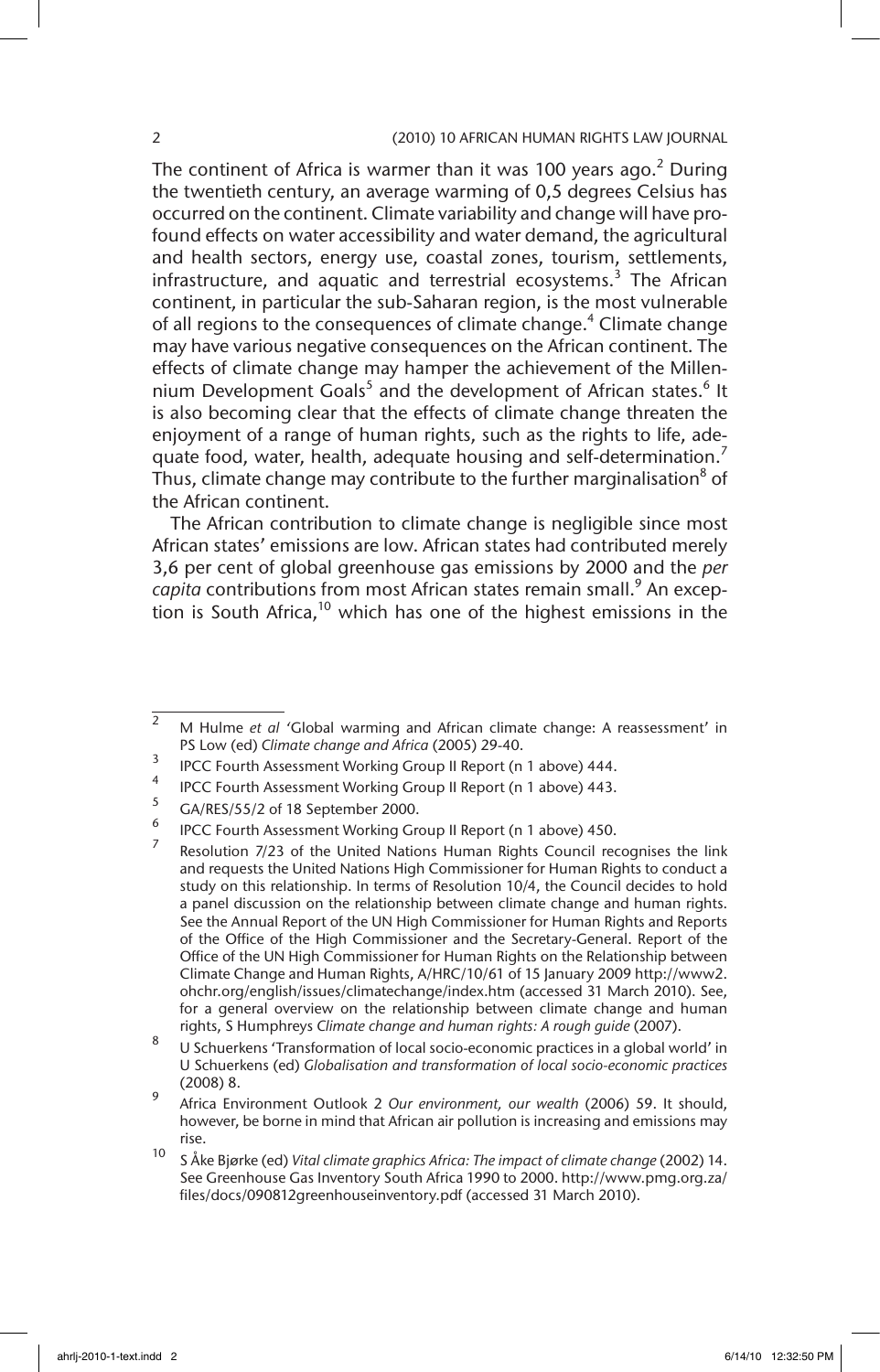developing world.<sup>11</sup> It is therefore evident that Africa has not contributed significantly to the threat that it faces.

Climate change also poses a serious threat to peace and security on the African continent since it has the potential to exacerbate competition and conflict concerning scarce natural resources.<sup>12</sup> The capacity to adapt may reduce potential conflict. However, various constraints on the adaptive capacity of African states exist, such as poor governance and underdevelopment. The limited capacity of African states to respond to climate change, coupled with the dependence of citizens on natural resources<sup>13</sup> for their livelihood, makes it essential for African states to access assistance for climate change adaptation. Adaptive capacity and adaption thus emerge as critical areas for consideration on the continent.<sup>14</sup> The fact that African states have not contributed to the problem therefore does not imply that African states may remain passive. African states are among the most vulnerable and have the most to lose. Thus, capacity building pursuant to adaptation can contribute to the prevention of further insecurity on the African continent.

African states can pursue adaptive capacity through international negotiations with developed states. Individual African states, however,

<sup>11</sup> Subsidiary Body for Implementation The Sixth Compilation and Synthesis of Initial National Communications from Parties not Included in Annex I to the Convention http://unfccc.int/resource/docs/2005/sbi/eng/18a02.pdf (accessed 31 March 2010). South Africa ranks in the top 20 greenhouse gas emitters (1,8% of global emissions) and is responsible for 42% of Africa's emissions http://www.africancarbontrust.org/ (accessed 31 March 2010).

<sup>12</sup> O Brown *et al* 'Climate change as the "new" security threat: Implications for Africa' (2007) 83 *International Affairs* 1141-1151. The notion of 'environmental security' has gained acceptance among international lawyers. 'Environmental security' refers first to the maintenance of an ecological balance, which is necessary to sustain resource supplies in life-support systems. Second, it includes the prevention and management of conflict over scarce or degraded resources. J Brunnée & SJ Toope 'Environmental security and freshwater resources: A case for international ecosystem law (1994) 5 *Yearbook of International Environmental Law* 46; J Brunnée and SJ Toope 'Environmental security and freshwater resources: Ecosystem and regime building' (1997) 91 *American Journal of International Law* 26-59; G Handl 'Environmental security and global change: The challenge to international law' (1990) 1 *Yearbook of International Environmental Law* 3. See also J Brunnée 'The role of international law in the twenty-first century: Environmental security in the twenty-first century: New momentum for the development of international environmental law?' (1995) 18 *Fordham International Law Journal* 1742. The second dimension emphasises the traditional dimension of security. See N Schrijver 'Natural resource management and sustainable development' in TG Weiss & S Daws (eds) *The Oxford handbook on the United Nations* (2007) 592. Conflicts concerning resources are a particular problem. Security Council Resolution 1807 of 2008, eg, recognises the link between the illegal exploitation of natural resources and the fuelling and exacerbating of conflicts in the Great Lakes region of Africa. See, for the latest authoritative legal contribution pertaining to environmental security, (2008) 19 *Oxford Yearbook of International Environmental Law*.

<sup>&</sup>lt;sup>13</sup> Africa Environment Outlook 2 (n 9 above) 36-38.

As above.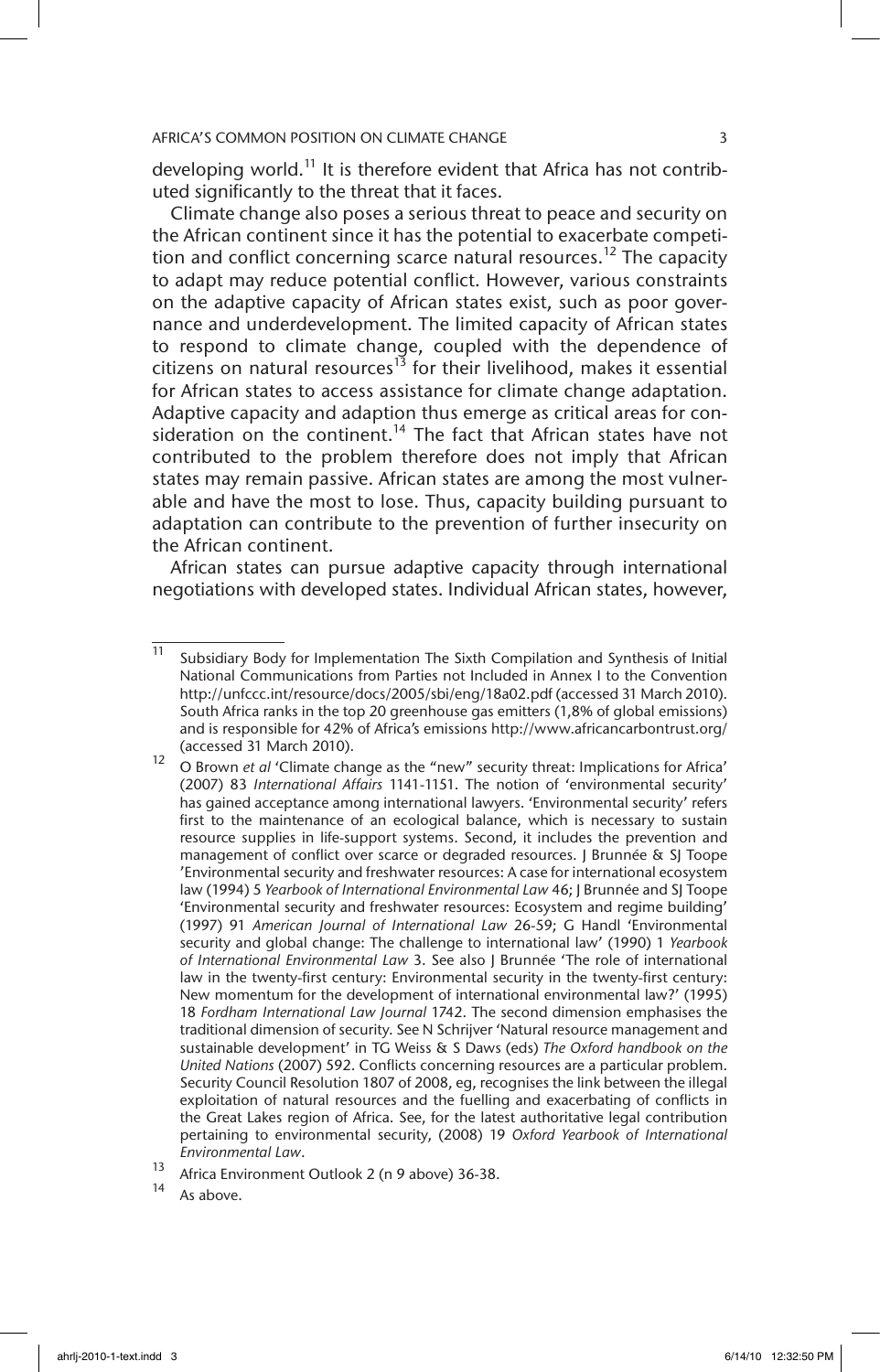lack the capacity and bargaining power to pursue their interests at climate change negotiations. The African Union (AU) as a regional organisation has facilitated co-operation pursuant to a common African position on climate change with the goal of strengthening the voice of the African continent pertaining to negotiations. The Conference of the Parties in Copenhagen (COP 15),<sup>15</sup> for instance, presented the African continent with an opportunity to articulate a common position on climate change, which has the potential to pursue adaptive capacity and therefore further environmental security.

It is accordingly the aim of this article to discuss the pursuit of the enhancement of adaptive capacity of African states through a common position on climate change. The first section of the article reflects briefly on the international climate change regime and the situation of Africa. The second section deals with the lack of a unitary African approach towards climate change. Regionalisation as a response to the marginalisation of Africa receives attention in the third section of the article. I address the deliberations of the AU pursuant to a common position on climate change, and this is followed by a critical evaluation of the common position. The last section presents a brief reflection on the Copenhagen accord. I conclude with a few general remarks.

## 2 The climate change regime

The United Nations (UN) Framework Convention on Climate Change of 1992 (UNFCCC) acknowledges the particular situation of African states and the importance of adaptation for the continent.<sup>16</sup> Article 4(4) of the UNFCCC states:

The developed country parties and other developed parties included in Annex II shall also assist the developing country parties that are particularly vulnerable to the adverse effects of climate change in meeting costs of adaptation to those adverse effects.

In accordance with the common but differentiated responsibility principle,<sup>17</sup> African states did not incur any emission reduction targets

 $\overline{15}$  COP 15 of the United Nations Framework Convention on Climate Change took place 7-18 December 2009.

<sup>&</sup>lt;sup>16</sup> See art 4(3), read with arts 4(1)(e) & 4(4). These articles state that developed states shall provide new and additional financial resources to meet the agreed full costs of adaptation by developing states, especially African states and other that are particularly vulnerable to climate change.

<sup>17</sup> See art 3(1) of the UNFCCC. W Scholtz 'Different states, one environment: A critical southern discourse on the common but differentiated responsibilities principle' (2008) 33 *South African Yearbook of International Law* 113-136.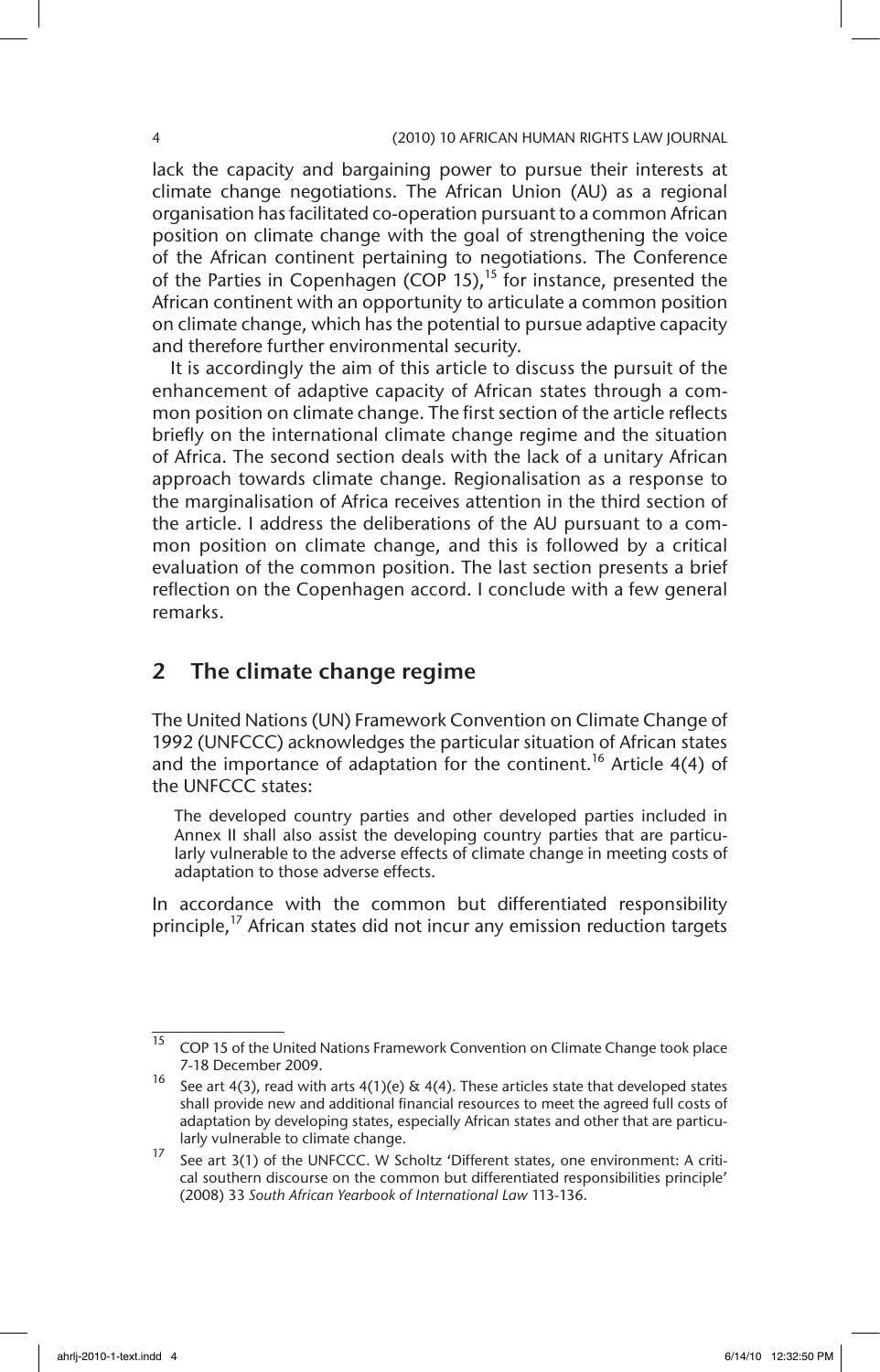in terms of the Kyoto Protocol of 1997.<sup>18</sup> The climate change regime provides for various differential treatment provisions, which acknowledge the situation of developing states.<sup>19</sup> All states, including those in Africa,<sup>20</sup> have certain general obligations<sup>21</sup> in terms of the climate change regime, such as the establishment of national inventories of anthropogenic emissions as well as reporting obligations.<sup>22</sup> These states also have to formulate and implement national programmes to mitigate climate change by addressing anthropogenic emissions and adaptation measures. $^{23}$  African states also are required to 'take climate change considerations into account' in their relevant social, economic and environmental policies and actions.<sup>24</sup>

The climate change regime is not static. The first commitment period in terms of the Kyoto Protocol is restricted to 2012.<sup>25</sup> In November 2005, the 11th meeting of the Conference of the Parties to the UNFCCC (COP 11) convened to consider the post-2012 period.<sup>26</sup> It is important that African states ensure that their needs concerning adaptive capacity receive attention during the post-2012 period. It should be borne in mind that industrialised states have in general proved to be reluctant to play a leading role in terms of the climate change regime.<sup>27</sup> It is crucial for African states to articulate their needs in order to strengthen their adaptive capacity through negotiations.

<sup>&</sup>lt;sup>18</sup> The Kyoto Protocol, which was adopted under art 17 of the Convention, follows the blueprint of the UNFCCC. Art 3(1) of the Protocol obliges parties included in Annex I of the UNFCCC to ensure, individually or jointly, that their aggregate anthropogenic carbon dioxide equivalent emissions of the greenhouse gases included in Annex A do not exceed their assigned amounts, calculated pursuant to their quantified emission limitation and reduction commitments inscribed in Annex B with a view to reducing their overall emissions of such gases by at least 5% below 1990 levels in the commitment period 2008-2012.

<sup>19</sup> L Rajamani *Differential treatment in international environmental law* (2006) 176.

Art  $4(1)(e)$  acknowledges the particular vulnerability of Africa and the need for adaptation to climate change.

<sup>&</sup>lt;sup>21</sup> Art 4. In terms of art  $\frac{3}{2}$ , developed country parties shall provide new and additional financial resources to assist developing states to fulfil their obligations.

<sup>22</sup> Arts 4(1)(a) & 4(2) read with art 12.

 $\frac{23}{24}$  Art 4(1)(b).

 $\frac{24}{25}$  Art 4(1)(f).

See art 3(1) read with sub-art (9) of the Kyoto Protocol. See also arts 15 & 17 of the UNFCCC.

 $26$  Art 3(9) states that commitments for subsequent periods are to be determined through the Conferences of the Parties (COPs). See, for a discussion of the onset of the post-2012 process, C Bausch & M Mehling '"Alive and kicking": The first meeting of the parties to the Kyoto Protocol' (2006) 15 *Review of European Community and International Environmental Law* 196.

<sup>27</sup> See arts 3(1) & 4(1) of the UNFCCC. See also | Gupta 'Leadership in the climate regime: Inspiring the commitment of developing states in the post-Kyoto phase' (1998) 7 *Review of European Community and International Environmental Law* 180- 190.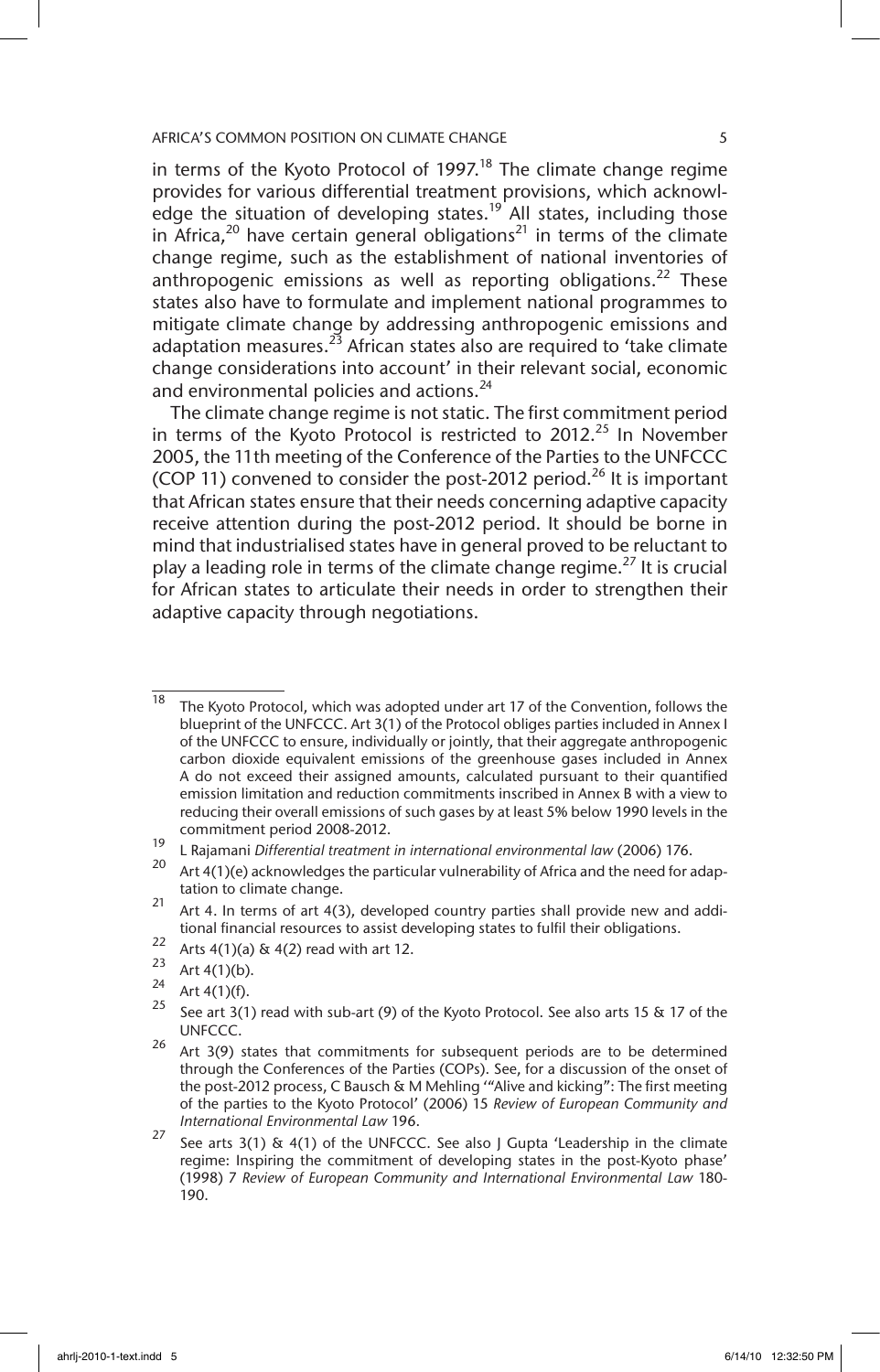### 3 The lack of an African position

African states have previously failed to articulate an African position during the UNFCCC negotiations.<sup>28</sup> Mumma is of the opinion that this does not mean that Africa has not taken a stand on certain issues.<sup>29</sup> The problem is that Africa's stand is one of solidarity with the position of G77 states. The grouping together of African states with G77 states means that extremely under-industrialised African states are lumped together with industrialising states, such as India and China that emit a lion's share of global greenhouse gases. A possible reason for the grouping is the belief of smaller states that they do not have the power to negotiate with developed states and that it is therefore advantageous to co-operate with China and India.<sup>30</sup> The problem is, however, that the grouping results in the failure of African states to articulate the distinct interests of the continent.<sup>31</sup> Gray and Gupta also discuss Africa's climate change negotiating history and distinguish two periods: the pre-1996 and post-1996 periods.<sup>32</sup> During the pre-1996 period, Africa was 'more or less swept into the negotiating process', whereas the post-1996 period was characterised by an increasing awareness and preparatory work prior to the COP-meeting.<sup>33</sup> In general, however, African government participation has had little impact on the outcome of the negotiations and constituted a 'muted voice' during negotiations.<sup>34</sup> Africa lacks the necessary expertise to develop

 $\overline{28}$  A Mumma 'The poverty of Africa's position at the climate change negotiations' (2000-2002) 19 *UCLA Journal of Environmental Law and Policy* 198. Mumma dissects the African Common Position on the Clean Development Mechanism, Paper 1: Uganda (on behalf of the African Group*),* UNFCCC COP, 4th session, FCCC/CP/1998/MISC 7/ Add 2 (1998) in support of his argument. See 199-202. See also AM Halvorssen 'The Kyoto Protocol and developing states – The clean development mechanism' (2005) 16 *Colorado Journal of International Environmental Law and Policy* 366.

<sup>&</sup>lt;sup>29</sup> Mumma (n 28 above) 199-202.

<sup>30</sup> W Gerber 'Defining "developing country" in the Second Commitment Period of the Kyoto Protocol' (2008) 31 *Boston College International and Comparative Law Review*  334.

<sup>&</sup>lt;sup>31</sup> This situation also arises in the instance where African states are grouped together under the banner of a common African negotiating position, especially in relation to climate change. South Africa has very different interests from Lesotho or Madagascar. In this sense, a common position does not necessarily solve the problem of asymmetry. However, the pursuit of a regional common position may group states that have more aligned common interests based on shared problems and values. In general, African states have characteristic problems. The G77 consists of 130 members that exhibit vast differences and interests. In various instances, ideological considerations are the only glue that binds the states; http://www.g77. org/doc/ (accessed 31 March 2010). Thus, the African forum presents a platform for co-operation based on more optimal common interests, which does not imply that asymmetry does not exist.

<sup>&</sup>lt;sup>32</sup> KR Gray & J Gupta 'The United Nations climate change regime and Africa' in B Chaytor & KR Gray *International environmental law and policy in Africa* (2003) 75.

 $33$  As above.

As above.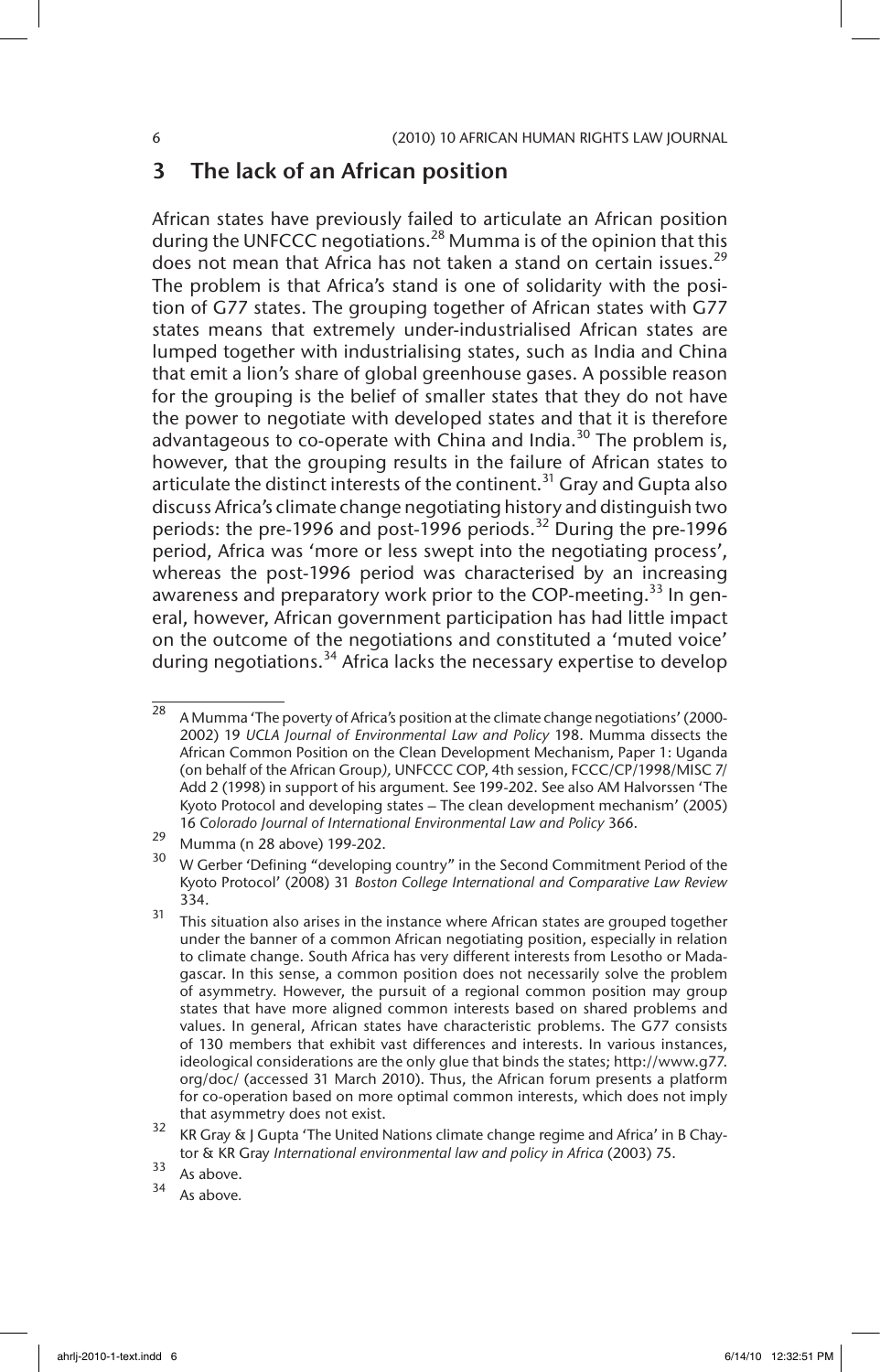and articulate a common position at negotiations and it is therefore of particular importance that the capacity of African negotiators be increased.<sup>35</sup>

Furthermore, existing issues and interests on the continent have impeded the establishment of a common position on climate change.<sup>36</sup> Oil-producing states fear a shrinking of oil exports, while sub-Saharan states experience desertification because of climate change. Coastal states are concerned about the shrinking of coastlines and diminishing fish stocks. However, issues that serve as common ground for a united front are the vulnerability of African states, their lack of responsibility for the problem and their lack of resources to address it. It is important to use the latter shared concerns as a basis for co-operative measures regarding climate change.<sup>37</sup>

## 4 Regional efforts towards a common position concerning a common concern

We must all accept that the African Union is the organisation in which the common good of the Continent is advanced and promoted. This will require the acceptance by us all to act in a manner that balances the collective interest of the continent over individual national interests.<sup>3</sup>

Individual African states<sup>39</sup> are unable to enhance their adaptive capacity through international negotiations. It is therefore important that African states co-operate in order to increase their collective bargaining power during international climate change negotiations. Further, capacity building concerning a common vision is crucial in order to advance

 $\overline{35}$  Mumma (n 28 above) 202. See also para 7 of the Strategic Plan to Build Africa's Capacity to Implement Global and Regional Environmental Conventions (Annex 1 to the Action Plan of the Environment Initiative of NEPAD).

 $\frac{36}{37}$  Strategic Plan (n 35 above) 76-77.

This means that it is important to focus on the commonalities in order to overcome the obstacles posed by differential interests. It does not imply that plural interests disappear.

<sup>38</sup> Statement of the outgoing Chairperson of the Executive Council of the Ministers of the AU, Nkosazana Clarice Dlamini Zuma (6 July 2003) http://www.africa-union.org/ Official\_ documents/Speeches\_&\_Statements/other/Dr%20Zuma%20Prime%20 minister(South%20Africa)\_%20July%206%20Maputo.htm (accessed 31 March 2010).

<sup>&</sup>lt;sup>39</sup> It is important to bear in mind that the colonial scramble resulted in the fragmentation of Africa. Thus, the colonial legacy bequeathed the continent with mini-states with small populations, miniscule internal markets and a lack of infrastructure. SKB Asante *Regionalism and Africa's development expectations, reality and challenges*  (1997) 28.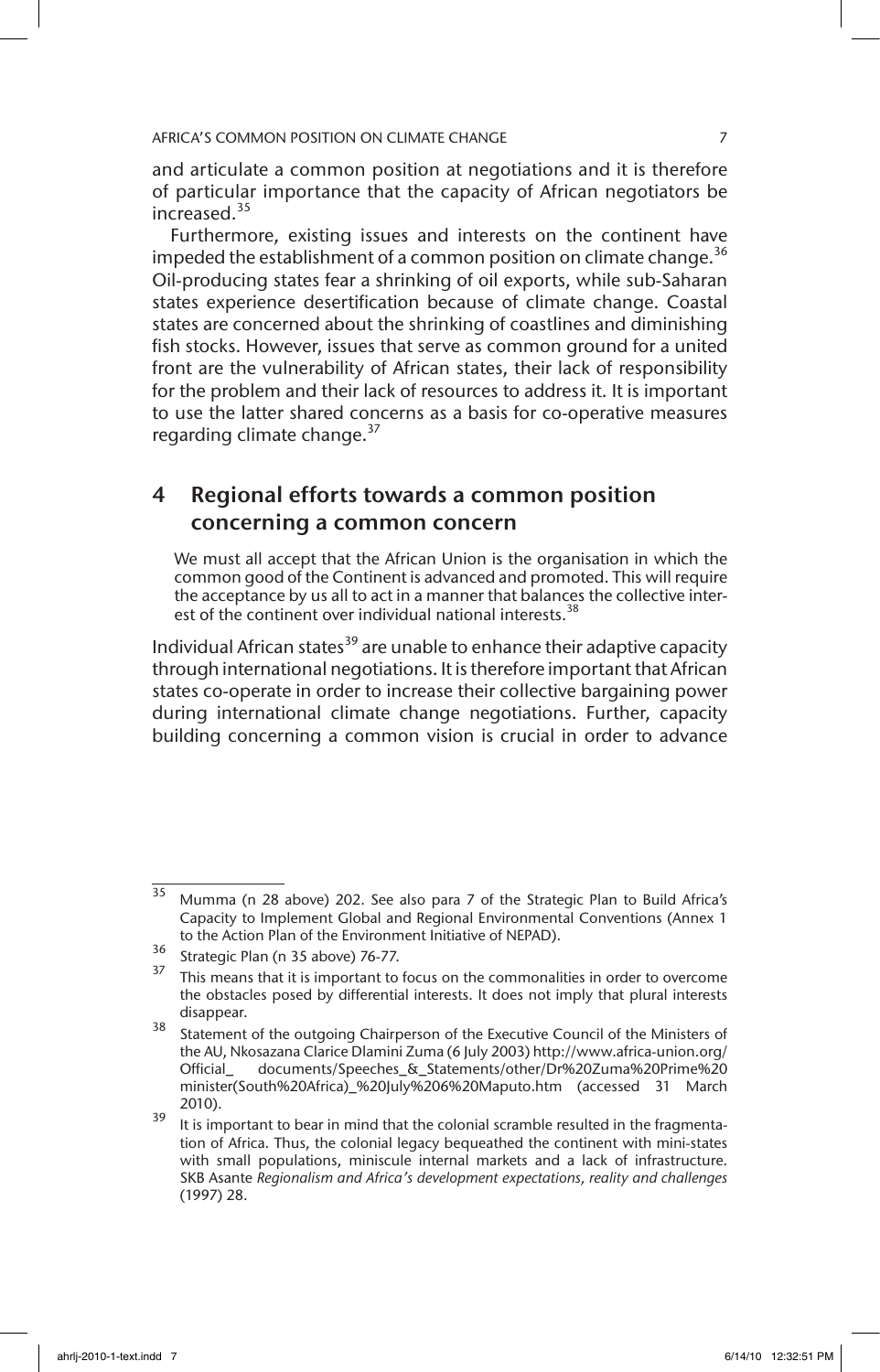#### 8 (2010) 10 AFRICAN HUMAN RIGHTS LAW JOURNAL

an articulate African position.<sup>40</sup> Regional integration<sup>41</sup> can facilitate the strengthening of its bargaining power, which may offer greater voting power to African states.<sup>42</sup> It should be borne in mind that Africa is the largest negotiating bloc<sup>43</sup> as it represents more than 25 per cent of the parties to the UNFCCC.44 Regional integration may also serve as a vehicle for consensus building concerning common objectives. A common objective in this particular instance will be the threat to the African continent posed by climate change. This imminent threat is a catalyst which sparks a common position on climate change and must spawn the required regional legal framework to address the problem. Regional arrangement measures may provide a framework for co-operation on shared resources (in this particular instance the atmosphere) and shared problems (such as the threat of climate change).  $45$  Regional co-operation may also facilitate the pooling of resources pursuant to an enhancement of capacity and expertise on a common position.

African leaders view regional integration as a response to the challenges of globalisation and the marginalisation of the African

 $40$  Expanding capacity in order to establish and advance the interest of Africa concerning climate change must form part of a holistic strategy to address the woes of Africa. It is important to promote the interests of the African continent as a whole and not merely the governing elite that focuses on self-preservation. In this regard, the promotion of good governance on the continent may create a more accountable system that responds to the needs of the people, which could break the culture of authoritarianism that impairs the mobilisation of African resources pursuant to solutions. See AP Mutharika 'Some thoughts on rebuilding African state capability' (1998) 76 *Washington University Law Quarterly* 285.

<sup>41</sup> Integration refers to a process where the economies of states merge into a regional economy. R Davies 'The case for economic integration in Southern Africa' in PH Baker & A Boraine (eds) *South Africa and the world economy in the 1990s* (1993) 217. See also M Lundahl & L Petersson 'Economic integration efforts in Southern Africa' in M Lundahl (ed) *Globalisation and the Southern African economies* (2004) 92. See, however, A Smith 'The principles and practice of regional economic integration' in V Cable & D Henderson (eds) *Trade blocs? The future of regional integration* (1994) 17.

<sup>42</sup> RJ Langhammer & U Hiemenz *Regional integration among developing states: Opportunities, obstacles and options* (1990) 9-10.

<sup>43</sup> See, on the role of negotiating blocs and climate change, OR Young *International governance: protecting the environment in a stateless society* (1994) 38. See, for a discussion of the potential dangers of blocs, D Snidal 'Endogenous actors, heterogeneity and institutions' in RO Keohane & E Ostrom (eds) *Local commons and global interdependence: Heterogeneity and co-operation in two domains* (1995) 66.

 $44$  Gray & Gupta (n 32 above) 75.

Economic Commission for Africa Accelerating Regional Integration in Africa Item 1. Thus, regional integration is a multidimensional process that also includes political and security dimensions; Asante (n 39 above) 7. The first wave of regionalism occurred during the 1950s and primarily related to economic integration. The second wave began by mid-1980. For a theoretical discussion concerning regionalism, see L Fawcett & A Hurrel *Regionalism in world politics: Regional organisations and world order* (1995) 37-73.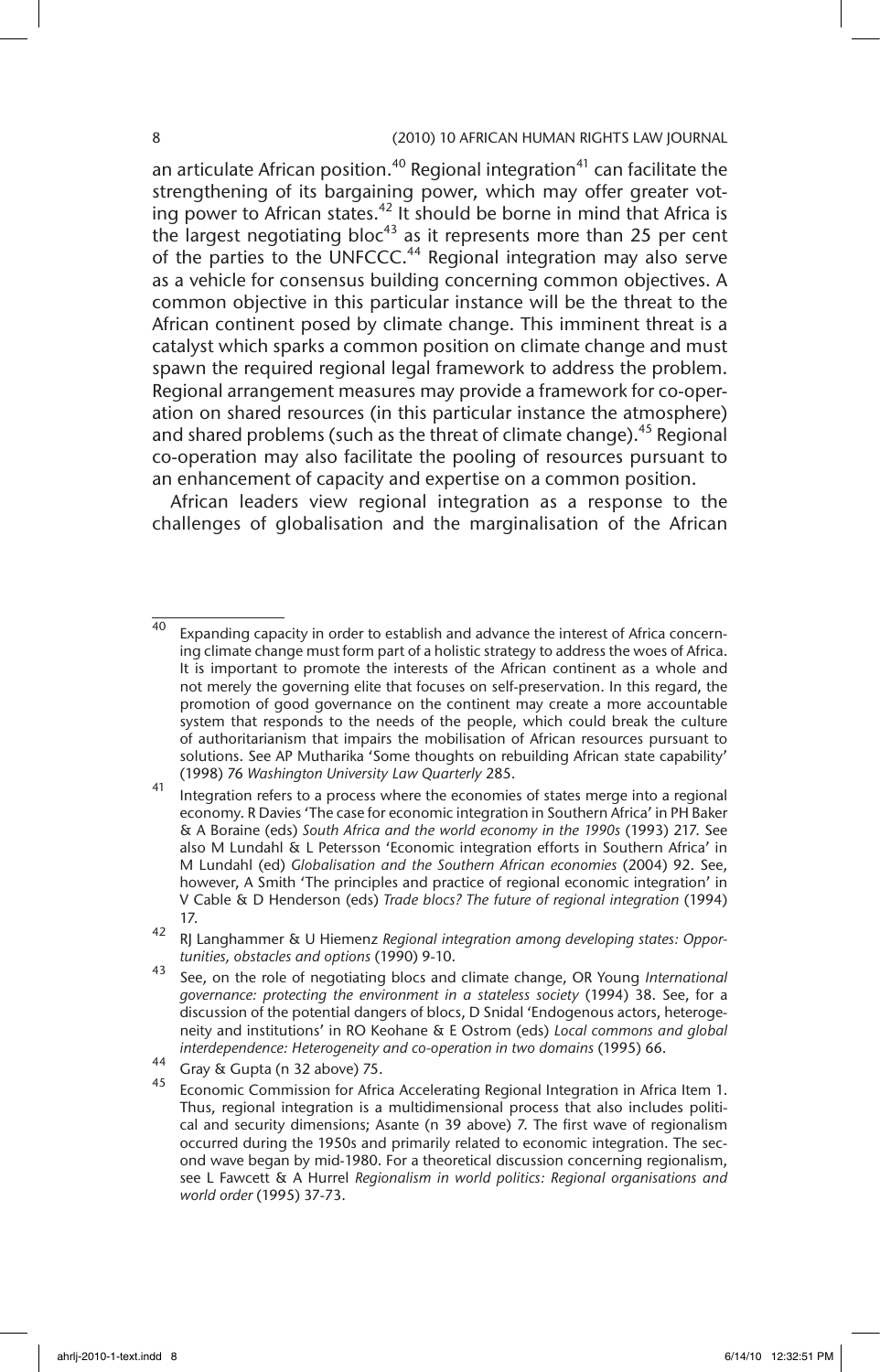continent.<sup>46</sup> African states previously experimented with the idea of pan-African regional co-operation pursuant to common interests.<sup>47</sup> Heads of State established the Organisation of African Unity (OAU) in May 1963 in Addis Ababa. The eradication of colonialism was one of the most important purposes of the OAU.<sup>48</sup> Different opinions existed on the level of economic integration and political unity that states had to pursue. The OAU applied a policy of non-intervention and as such did not succeed in its efforts to influence the policies of its members.<sup>49</sup> In effect, the OAU was a 'toothless talk shop'. With the end of the Cold War and the fall of apartheid, the opportunity presented itself to reform the OAU.<sup>50</sup>

The OAU Assembly of Heads of State and Government convened on 8 and 9 September 1999 in Sirte, Libya, to establish the AU.<sup>51</sup> The Constitutive Act of the AU was signed on 11 July 2000 in Lomé, Togo, and entered into force on 26 May 2001. The AU was officially inaugurated on 9 July 2002 in Durban, South Africa.

The AU emerged in the context of globalisation and was established to confront the various challenges<sup>52</sup> faced by the continent.<sup>53</sup> The objectives of the AU are *inter alia* to accelerate political and socio-economic integration;<sup>54</sup> to promote peace and security;<sup>55</sup> democratic principles

- $^{48}$  Art 2(1) contains the five purposes of the OAU.
- <sup>49</sup> Murithi (n 46 above) 26.<br>50 **March 21 (n 47 above)**
- <sup>50</sup> Heyns *et al* (n 47 above) 259.

 $\frac{46}{46}$  M Spicer 'Globalisation, regional integration, economic growth and democratic consolidation' in JB Macedo & O Kabbaj *Regional integration in Africa* (2002) 163-170; T Murithi *The African Union: Pan-Africanism, peacebuilding and development* (2005) 5; M Ndulo 'The need for harmonisation of trade laws in SADC' (1996) 4 *African Yearbook of International Law* 222.

<sup>47</sup> C Heyns *et al* 'The African Union' (2003) 46 *German Yearbook of International Law* 252-283.

<sup>51</sup> CAA Packer & D Rukare 'The new African Union and its Constitutive Act' (2002) 96 *American Journal of International Law* 365-379; T Maluwa 'The Constitutive Act of the African Union and institution building in post-colonial Africa' (2003) 16 *Leiden Journal of International Law* 157-170.

 $\frac{52}{1}$  Africa is the world's poorest and most underdeveloped continent. The African continent is characterised by deadly diseases, governments that commit serious human rights violations, military conflict, grinding poverty, illiteracy, malnutrition and inadequate water supply and sanitation, as well as poor health and environmental degradation. The bottom 25 ranked nations of the UN's Human Development Report of 2003 are all from Africa. It is, in particular, the sub-Saharan region that displays underdevelopment and extreme poverty. An estimated 40% of the population live on less than \$1 a day. This region accounts for less than 2% of world trade and global GDP. The African continent therefore is in dire need of development in order to better the lives of its people. Human Development Index of the Human Development Report 2003 Millennium Development Goals: A compact among nations to end human poverty http://hdr. undp.org/en/reports/global/hdr2003/ (accessed 31 March 2010). See in this regard S Naidu & B Roberts *Confronting the region: A profile of Southern Africa* (2005) 47.

 $53$  See the Preamble and art 3 of the Constitutive Act of the AU.

 $^{34}$  Art 3(c).

Art  $3(f)$ .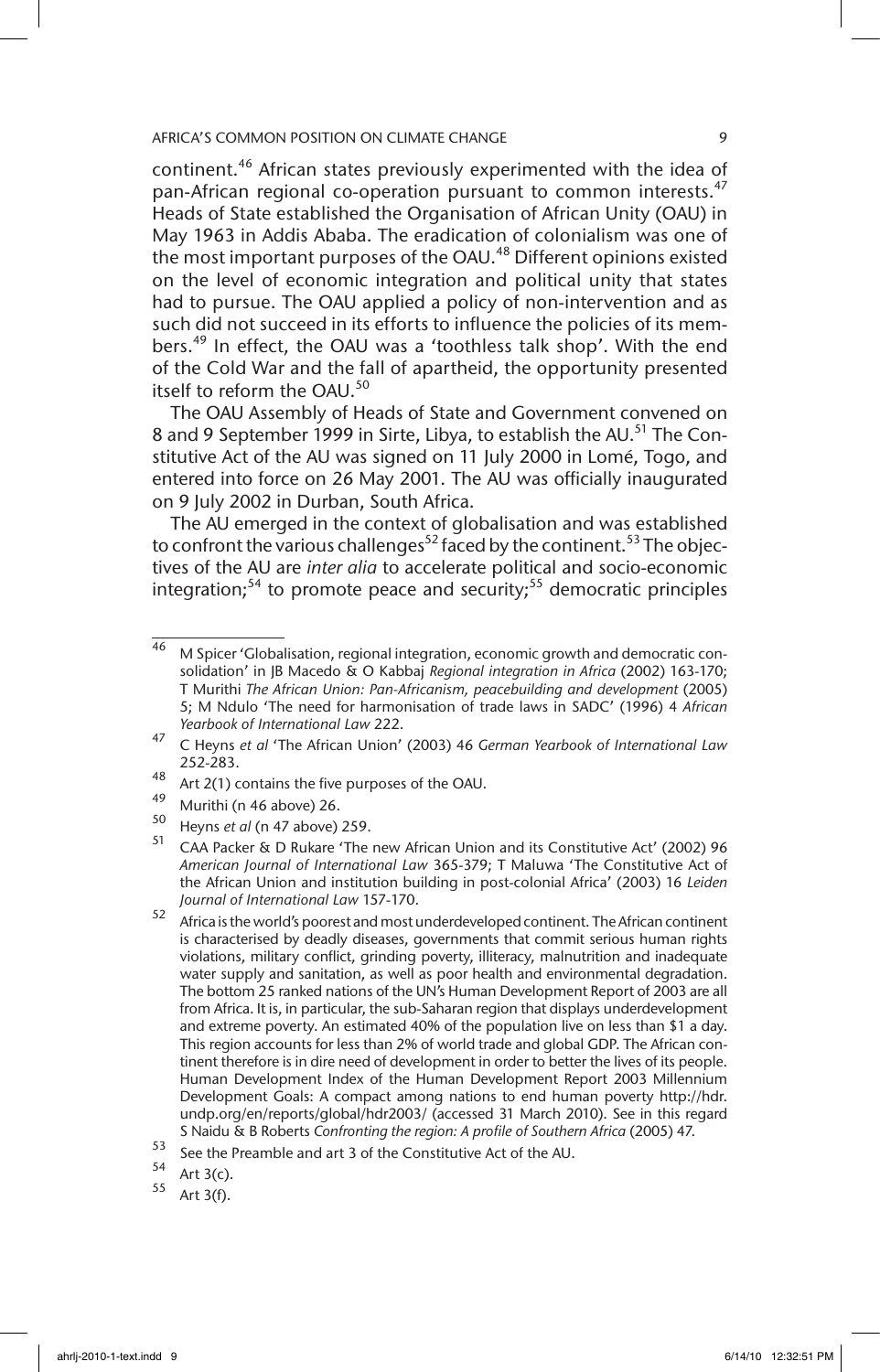and good governance;<sup>56</sup> human and peoples' rights;<sup>57</sup> sustainable development<sup>58</sup> and 'co-operation in all fields of human activity to raise the living standards of African peoples'.<sup>59</sup>

The AU is the appropriate regional organisation to facilitate the development of a common African position on climate change.<sup>60</sup> This is in line with the objectives of the AU amongst others to promote and defend African common positions;<sup>61</sup> establish the required conditions to enable the African continent to take its rightful place in international negotiations;  $62$ to encourage international co-operation;<sup>63</sup> and to promote sustainable development.<sup>64</sup> It is accordingly necessary to reflect briefly on the development of the African common position and to analyse this position.

The Action Plan of the Environment Initiative of the New Partnership for Africa's Development (NEPAD) affirms the concerns of Africa regarding climate change, since it is one of eight priority programmes.<sup>65</sup> Further, the AU Assembly made important decisions that sparked the development of a common position on climate change. The 8th ordinary session instructed members and Regional Economic Communities (RECs) to integrate climate change in their respective development programmes.<sup>66</sup> The 12th session of the Assembly in 2009 approved the Algiers Declaration on Climate Change, which is to serve as the platform for the common position of African states during the COP

 $^{63}$  Art 3(e).

 $\frac{56}{57}$  Art 3(g).

 $^{57}$  Art 3(h).

Art  $3(j)$ .

Art 3(k). Furthermore, the establishment of an African Economic Community is a priority of the AU as this is viewed as a mechanism to promote the socio-economic development of the continent. Regional Economic Communities (RECs), such as the Southern African Development Community, constitute building blocks for the achievement of the objectives of the AU. See art 3(l) of the Act. The AU serves as an example of a multidimensional process of regional integration.

 $60$  See, for a discussion on a common position concerning natural resources in the context of regional integration, C Ayangafac 'Utilising the management of natural resources to forge a union government for Africa' in T Murithi (ed) *Towards a union government for Africa. Challenges and opportunities* (2008)161-170.

 $\frac{61}{62}$  Art 3(d).

 $^{62}$  Art 3(i).

 $65$  Art 3(j).

<sup>65</sup> http://www.nepad.org/2005/files/documents/113.pdf 29 (accessed 31 March 2010).

<sup>66</sup> Assembly of the AU, 8th ordinary session, 29-30 January 2007, Addis Ababa, Ethiopia, Assembly/AU Dec 134/(VIII) Decision on Climate Change and Development in Africa Doc Assembly/AU/12/(VIII). See Item 5. See also the AU Assembly/AU Dec 4/(VIII) Declaration on Climate Change and Development. The Sirte Declaration also expresses the concern of the Ministers concerning the threat that climate change poses to the African continent; 10th session of the African Ministerial Conference on the Environment, 29-30 June 2004, Sirte, Libya, Sirte Declaration on the Environment and Development http://www. unep.org/roa/Amcen/ Meeting\_Documents/default6.asp (accessed 31 March 2010).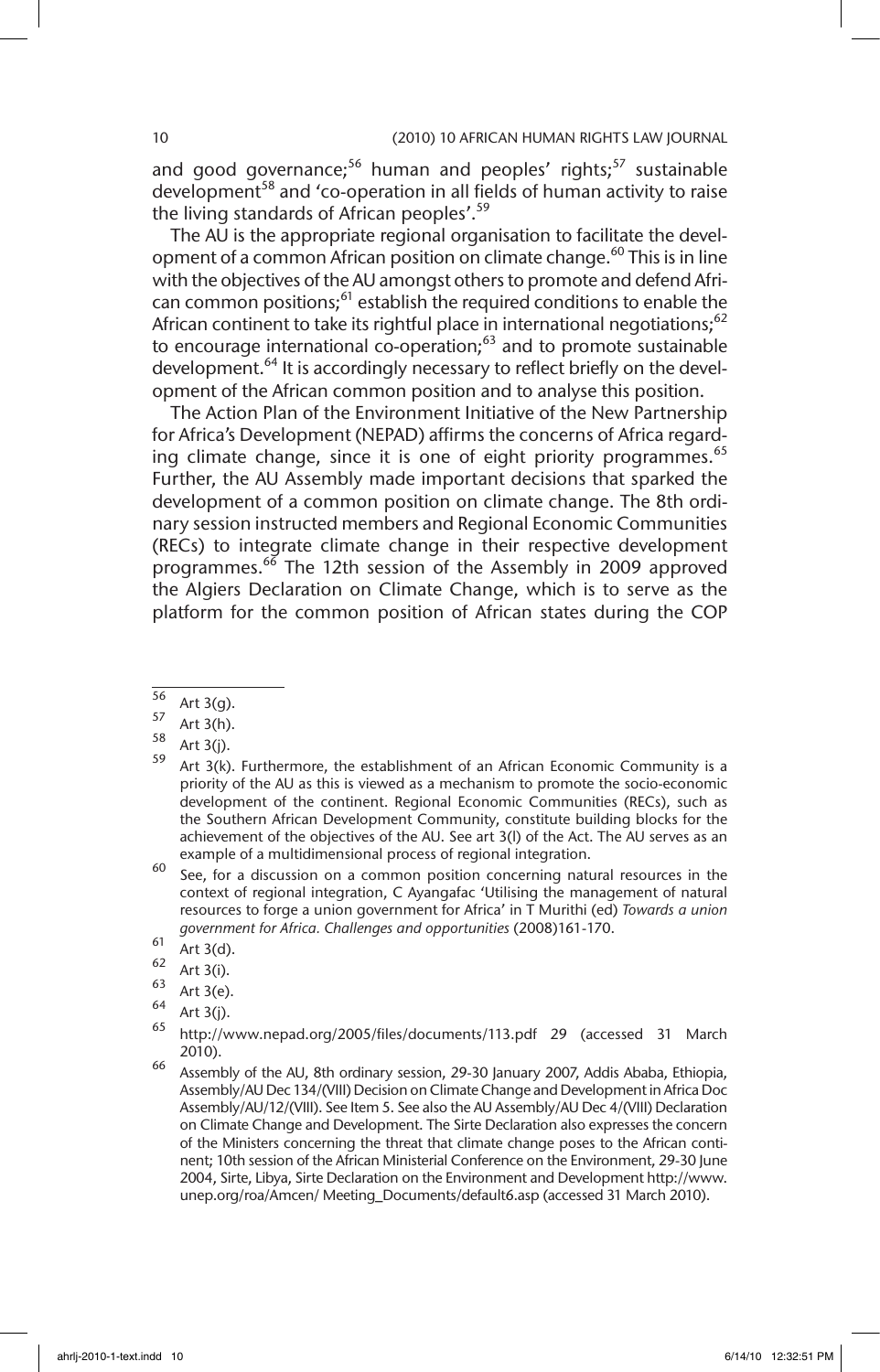negotiations.<sup>67</sup> Furthermore, the Assembly emphasised that global carbon trading mechanisms emerging from the COP 15 negotiations should give African states the opportunity to demand compensation for damage caused to the economies of these states by climate change.<sup>68</sup> The Assembly approved the decision that a single delegation should represent African states.<sup>69</sup> The Assembly mandated the AU Commission to work out ways in which such representation could be achieved. The Commission accordingly submitted its recommendations to the Assembly.70 The 13th ordinary session in Sirte, Libya, *inter alia* established the Conference of African Heads of State and Government on Climate Change (CAHOSCC).<sup>71</sup> CAHOSCC is to spearhead Africa's negotiations on climate change. The Assembly authorised the accession of the AU to the UNFCCC and Kyoto.<sup>72</sup> Furthermore, the Summit urged CAHOSCC, AU ambassadors and African negotiators to make use of the approved African common position on climate change.

The African Ministerial Conference on the Environment (AMCEN)<sup>73</sup> has played an important role in the African response to climate change. The work of AMCEN is primarily based on Decision Two on Climate Change, made at its 12th session in Johannesburg. This consists of two parts: Africa's preparations for the development of a common position on climate change and a comprehensive framework of African climate change programmes.<sup>74</sup> The first part is concerned with the involvement

 $\overline{67}$  Assembly of the AU, 12th ordinary session, 1-3 February 2009, Addis Ababa, Ethiopia, Assembly/AU Dec 236/XII Decision on the African Common Position on Climate Change Doc Assembly/AU/8 (XII) Add 6. See item 3.

 $^{68}_{69}$  Item 5.

Item 6.

 $70$  See Executive Council, 15th ordinary session, 24-30 June 2009, Sirte, Libya EX CL/ Dec 500(XV) Decision on the Implementation of the Decision on the African Common Position on Climate Change Doc EX.CL/525(XV).

<sup>71</sup> Assembly of the AU, 13th ordinary session, 1-3 July, Sirte, Libya Assembly/AU/Dec 257(XIII) Rev 1 Decision on the African Common Position on Climate Change including the Modalities of the Representation of Africa to the World Summit on Climate Change.

<sup>72</sup> Assembly of the AU, 13th ordinary session, 1-3 July, Sirte, Libya Assembly/AU/Dec 248(XIII) Decision of the Accession of the African Union to the United Nations Framework Convention on Climate Change and the Kyoto Protocol.

<sup>73</sup> AMCEN is a specialised technical committee of the AU. AMCEN is currently discussing the harmonisation and links between itself and the AU Commission. AMCEN's mandate is *inter alia* to provide advocacy for environmental protection in Africa. Since its creation in 1995, it has fulfilled several roles, such as the development of common positions pursuant to negotiations of international environmental treaties and capacity building in the field of environmental management; http://www.unep. org/ROA/amcen/ (accessed 31 March 2010).

<sup>74</sup> Decision 2 deals with the issue of climate change and *inter alia* refers to the decision of AMCEN to request the 'United Nations Programme, in collaboration with the Commission of the African Union, the secretariat of NEPAD, the United Nations Economic Commission for Africa, the African Development Bank and other relevant intergovernmental institutions to organise a series of preparatory meetings for Africa's climate change negotiators and to provide the negotiators with substantive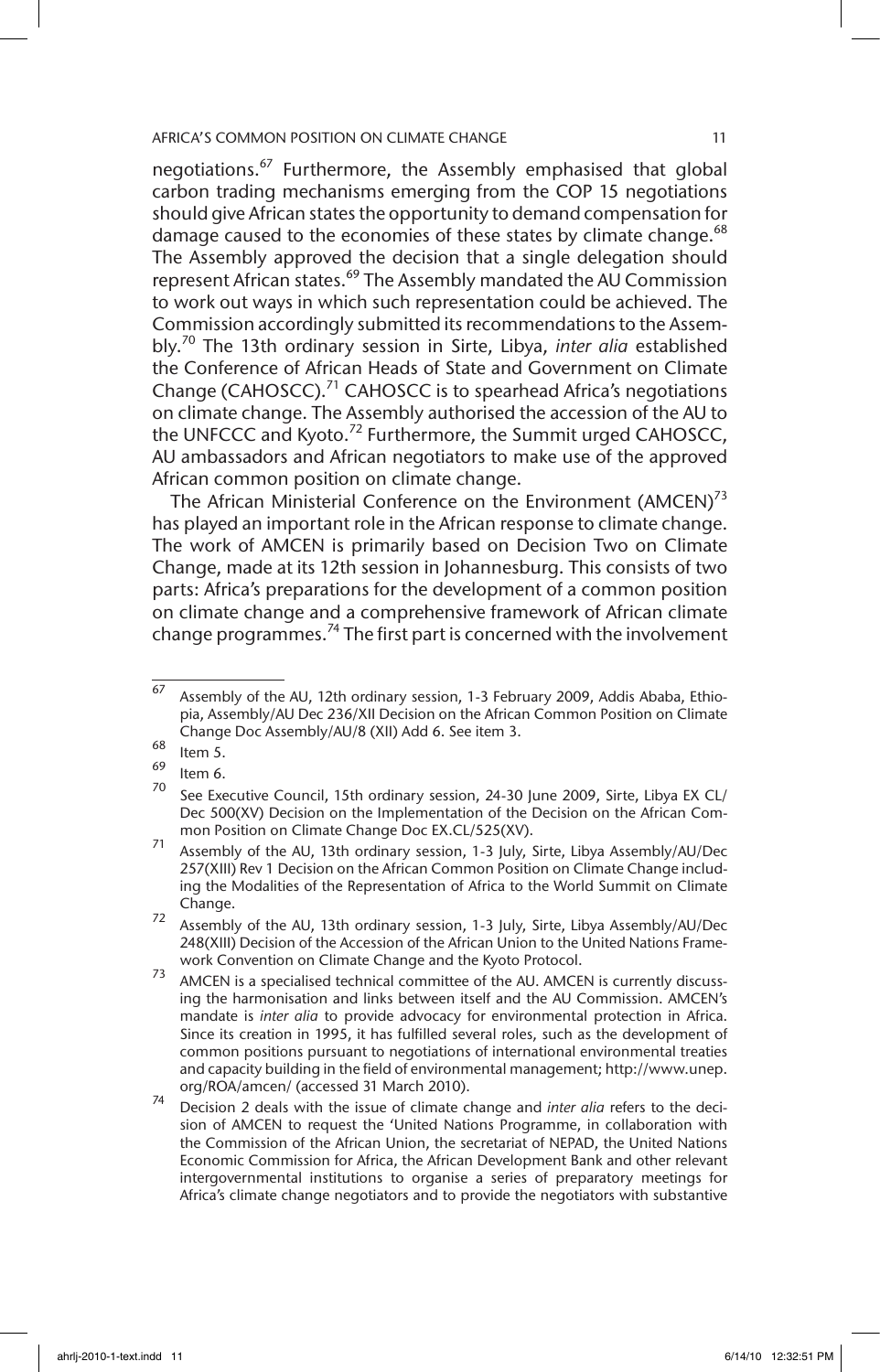of negotiators from African states in regional consultative meetings<sup>75</sup> that must lead to the development of a common position on climate change as well as capacity building of negotiators. The second part of the deliberations of AMCEN involves sub-regional meetings of experts and negotiators aimed at a better understanding of the issues concerned with the negotiations under the UNFCCC and Kyoto Protocol and the preparation of the framework of African Climate Change programmes.76

It is in particular the third special session of the AMCEN held in Nairobi on 29 May 2009 that marked a decisive event in the response of Africa to the threats of global climate change.<sup>77</sup> This meeting was significant since it was the first meeting of the African Group of Negotiators with AMCEN and the first meeting of the African High Level Expert Panel on Climate Change. The Ministers adopted the Nairobi Declaration on the African Process for Combating Climate Change, $^{78}$  which serves as a unified expression of the African continent's resolve to be part of the solution to the climate change challenge. The Declaration emphasises the major challenges and opportunities that the African negotiators face. The Declaration highlights the priorities for Africa, which include adaptation, capacity building, financing and technology development and transfer and it urges the international community to base increased support for the continent on these priorities.<sup>79</sup> The document affirms the importance of the adopted common position on climate change $80$ and the need to establish a 'comprehensive framework of African climate change programmes'.<sup>81</sup> AMCEN accordingly reaffirmed the

technical and policy analysis support to strengthen their preparations'. Further, the deliberations of the expert segment of the AMCEN resulted in the development of an 'indicative conceptual outline of a comprehensive framework of African climate change programmes'. This framework is based on the primary priority of adaptation and the need for mitigation, supported by finance, capacity building and technology. See the Decisions adopted by the African Ministerial Conference on the Environment and its 12th session http://www.unep.org/roa/Amcen/ Amcen\_Events/12th\_Session\_AMCEN/index.asp (accessed 31 March 2010).

<sup>75</sup> Several regional consultations have taken place http://www.unep.org/roa/ amcen/docs/ AMCEN\_Events/climate-change/Briefing-Phase2-ClimateChange.pdf (accessed 31 March 2010).

<sup>76</sup> http://www.unep.org/ROA/amcen/Projects\_Programme/climate\_change/default. asp?ct=SR (accessed 31 March 2010).

 $77$  This session was a follow-up to the 12th session held in Johannesburg, 10-12 June 2008, which also dealt with climate change.

<sup>78</sup> UNEP/AMCEN/12/9 http://www.unep.org/Documents.Multilingual/Default. asp?DocumentID= 589&ArticleID=6199&l=en&t=long (accessed 31 March 2010). The Executive Council has endorsed the Declaration. See 15th ordinary session of the Executive Council 24-30 June 2009, Sirte, Libya EX CL/Dec 502(XV) Decision on the Report of the African Ministerial Conference on the Environment (AMCEN) Special Session on Climate Change Doc EX CL/519(XV).

 $^{79}$  See eg item 3.

 $\frac{80}{81}$  See items 1 & 2.

See item 34.This is in line with art  $4(1)(b)$  of the UNFCCC.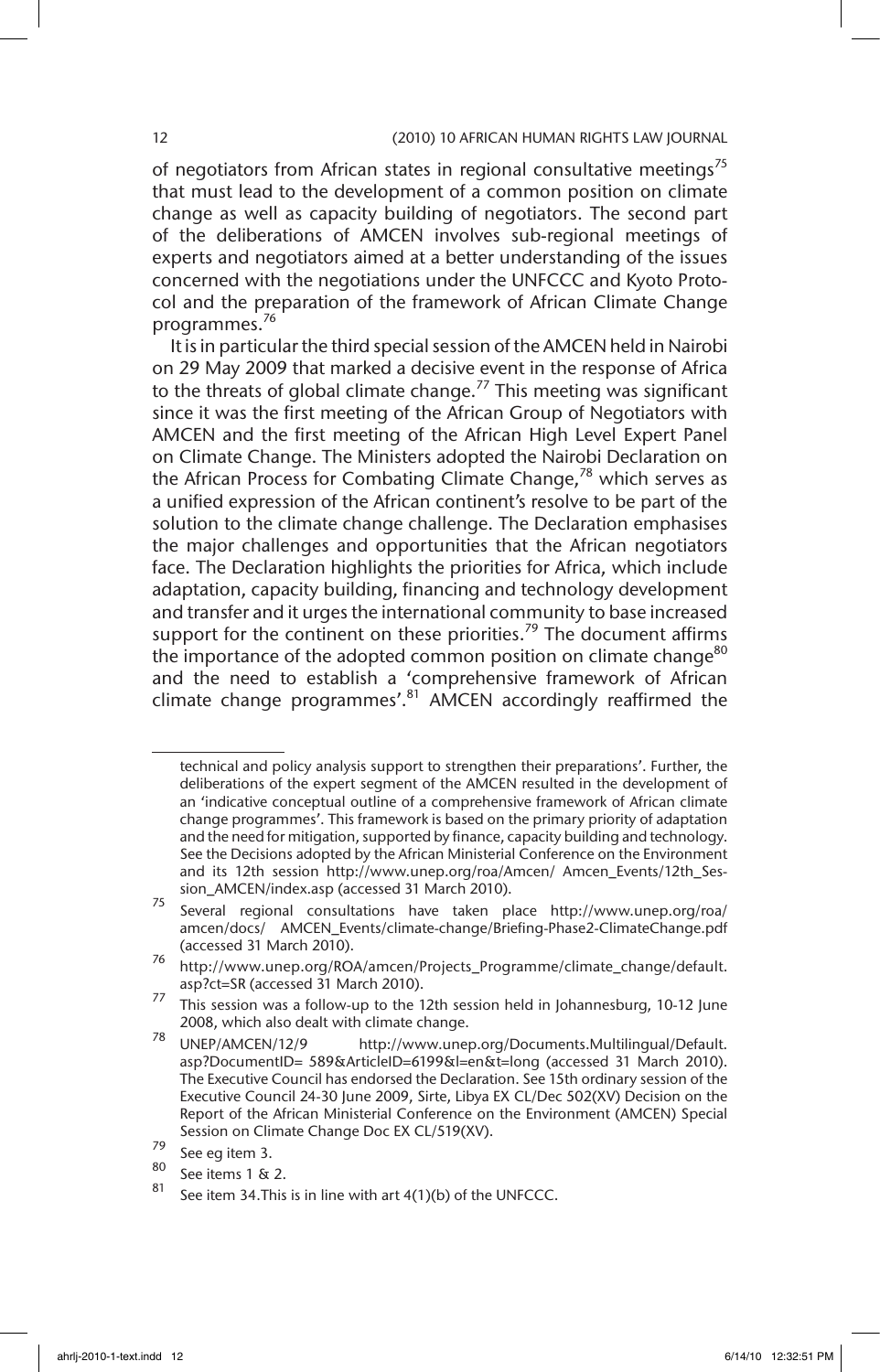Conceptual Framework of African Climate Change Programmes*.* <sup>82</sup> It is further interesting to note that the Declaration emphasises the resolve of AMCEN to integrate adaptation measures into national and regional development plans, policies and strategies, where appropriate, in order to ensure adaptation to climate change in such areas as the environment and energy security.<sup>83</sup>

The Nairobi meeting also resulted in the updated Algiers Declaration, <sup>84</sup> which served as a reference document for the African negotiators at the AWG-KP9<sup>85</sup> and the AWG-LCA  $6^{86}$  held in Bonn from 1 to 12 June 2009.

## 5 Common African position on climate change

This document is based on the pillars of the Bali Action Plan,<sup>87</sup> namely, adaptation, mitigation, financing and technology transfer. It embodies the shared vision<sup>88</sup> of Africa concerning climate change, which emphasises that a climate regime must be 'inclusive, fair and effective' and that it should recognise that a solution to the problem will only be

 $\overline{\begin{array}{c}82\\82\end{array}}$  The Decision on the African process for combating climate change emphasises that 'Africa's priorities are to implement climate change programmes in such a way as to achieve sustainable development'. UNEP/AMCEN/12/9, annex II.

<sup>83</sup> See item 23.

Paper 2: Algeria on behalf of the African Group, AWG-LCA 6, FCCC/AWGLCA/2009/ MISC 4 (Part I). The initial Algiers declaration served as a reference document for African negotiators at COP 14/CMP 04 held in Poznan, Poland, in December 2008. Prior to this document, a draft African position paper for COP 12 and COP/MOP 2 was the outcome of a meeting organised by AMCEN and UNEP in September, 2006 in Naivasha, Kenya.

<sup>85</sup> Session 9 of the *Ad Hoc* Working Group on Further Commitments for Annex I Parties under the Kyoto Protocol. COP 11 serving as the Meeting of the Parties (CMP1) to the Kyoto Protocol established the *Ad Hoc* Working Group on Further Commitments for Annex I Parties under the Kyoto Protocol (AWG-KP) in order to discuss future commitments for industrialised states under the Protocol. See Decision\_/CMP01.

<sup>86</sup> Session 6 of the *Ad Hoc* Working Group on Long-term Co-operative Action under the Convention (AWG-LCA). This subsidiary body was established at COP 13 and is responsible to conduct a comprehensive process to enable the full, effective and sustained implementation of the Convention through long-term co-operative action, now, up to and beyond 2012, in order to reach an agreed outcome at COP 15. See Bali Action Plan, FCCC/CP/2007/6/Add 1 1, Decision 1/CP 13.

<sup>87</sup> The COP 13 of the UNFCCC and the COP/MOP 3 were held in Bali in 2007. The conference delivered a 'road map' that includes the Bali Action Plan on how to reach a post-2012 agreement before the expiry of the first commitment period of 2008-2012. See, for a discussion of the Bali Action Plan, L Rajamani 'From Berlin to Bali and beyond: Killing Kyoto softly?' (2008) 57 *International and Comparative Law Quarterly* 909-939; C Spence *et al* 'Great expectations: Understanding Bali and the climate change negotiating process' (2008) 17 *Review of European Community and International Environmental Law* 142-153; J Depledge 'Crafting the Copenhagen consensus: Some reflections' (2008) 17 *Review of European Community and International Environmental Law* 154-165.

<sup>88</sup> Para 1.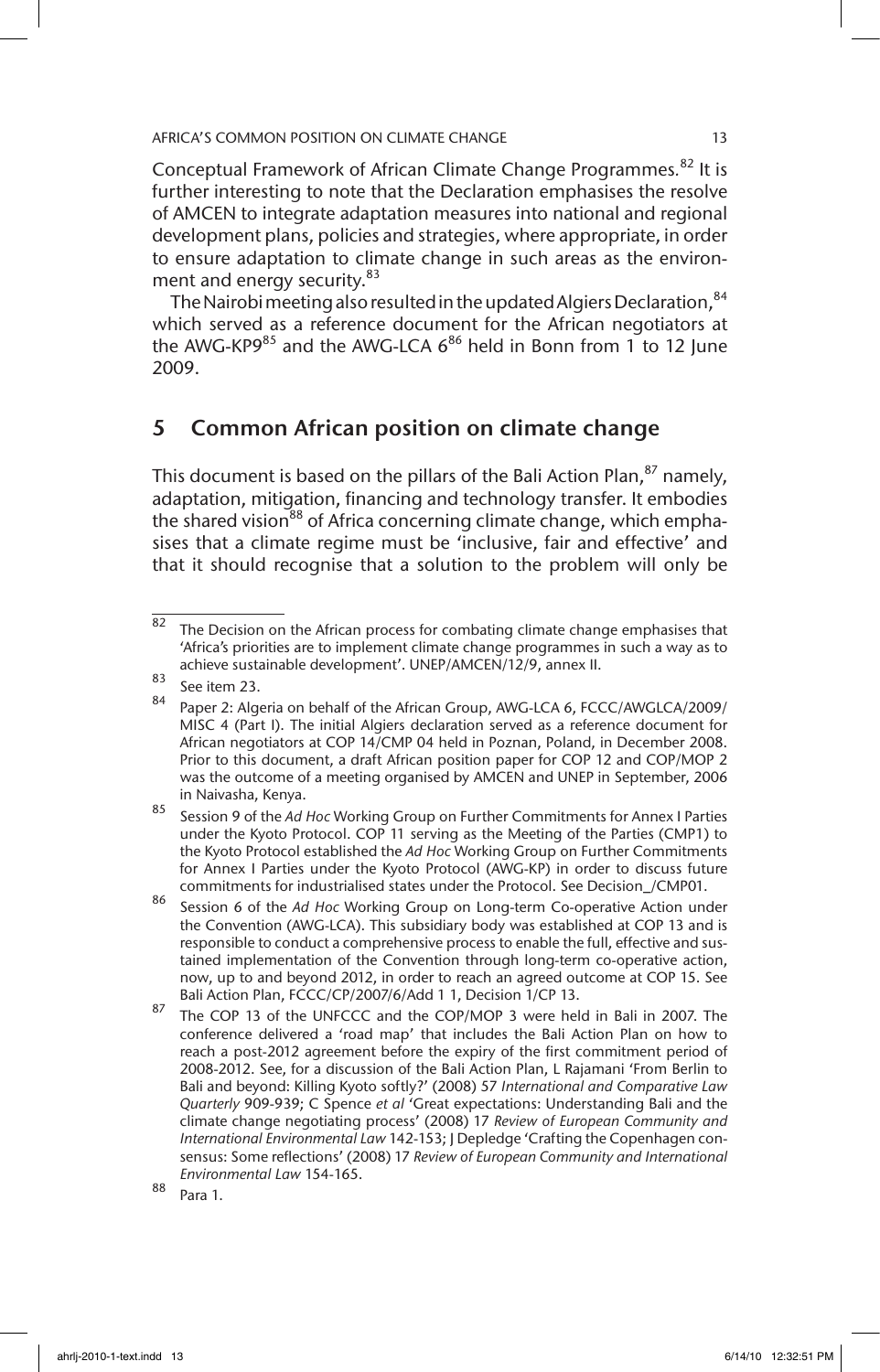possible if it is undertaken in the context of 'developing states' need for development space'.<sup>89</sup>

Paragraph 2 addresses the issue of adaptation, the vulnerability of the continent and the need for international co-operation in this regard. The common position calls for the establishment of an Adaptation Action Programme that must be country-driven. This Programme must provide 'scaled-up new, additional, adequate, predictable and sustainable financial, technological and capacity building support' to address the key areas of the programme. The target for financial adaptation support to developing states should be at least \$67 billion *per annum* by 2020. Adaptation as such is not a controversial issue since consensus exists that it should be a priority in the post-2012 regime.<sup>90</sup> The World Bank estimates that the cost of adaptation will be \$75 to \$100 billion *per annum* for the period 2010-2050.<sup>91</sup> The problem is the financing<sup>92</sup> of adaptation in developing states by developed states. Several complex questions arise concerning the sources of funding and the mechanisms thereof. It is most probable that the issue of adaptation may be stalled by the lack of agreement on financial contributions. This may further deepen the divide between developing and developed states. The Adaptation Fund<sup>93</sup> serves as an example. It is estimated that the Fund will have approximately \$500 million available until 2012.<sup>94</sup> Furthermore, the current financial economic crisis may have a negative impact on the financial capacity of developed states to provide further funding for adaptation.

In relation to mitigation, the document proposes the maintenance of a 'firewall' between mitigation actions by developed states and devel-

 $\frac{89}{89}$  Art 2 of the UNFCCC prescribes that the stabilisation of greenhouse gases should be achieved within a period to enable *inter alia* 'economic development to proceed in a sustainable manner'.

<sup>90</sup> Negotiating text of the *Ad Hoc* Working Group on Long-term Co-operative Action under the Convention, FCCCA/AWGLCA/2009/8; Revised negotiating text of the *Ad Hoc* Working Group on Long-term Co-operative Action under the Convention, FCCC/AWGLCA/2009/INF 1; Reordering and Consolidation of text in the Revised Negotiating text of the *Ad Hoc* Working Group on Long-term Co-operative Action under the Convention, FCCC/AWGLCA/2009/INF 2 and Non-paper 31 of 20 October 2009 of the Contact Group on Enhanced Action on Adaptation and Its Means of Implementation. Refer also to Decision 1/CP.10, FCCC/CP/2004/10/Add 1 and FCCC/CP/2005/5/Add 1, Decision 1 CP 11.

<sup>91</sup> http://beta.worldbank.org/content/economics-adaptation-climate-change-studyhomepage (accessed 31 March 2010).

<sup>92</sup> On the issue of financing: MJ Mace 'Funding for adaptation to climate change: UNFCCC and GEF developments since COP-7' (2005) 14 *Review of European Community and International Environmental Law* 225-246.

<sup>93</sup> Art 12.8 of the Kyoto Protocol. See para 8 of the FCCC/CP/2001/13/Add 1 Decision 5/CP 7. See also FCCC/KP/CMP/2008/11/Add 2, Decision 1/CMP 4.

<sup>94</sup> http://climate-l.org/guest-articles/ga25.html (accessed 31 March 2010). On 31 August 2009, the Fund held in trust \$15,48 million. See Status of Resources of the Adaptation Trust Fund, AFB/B 7/10.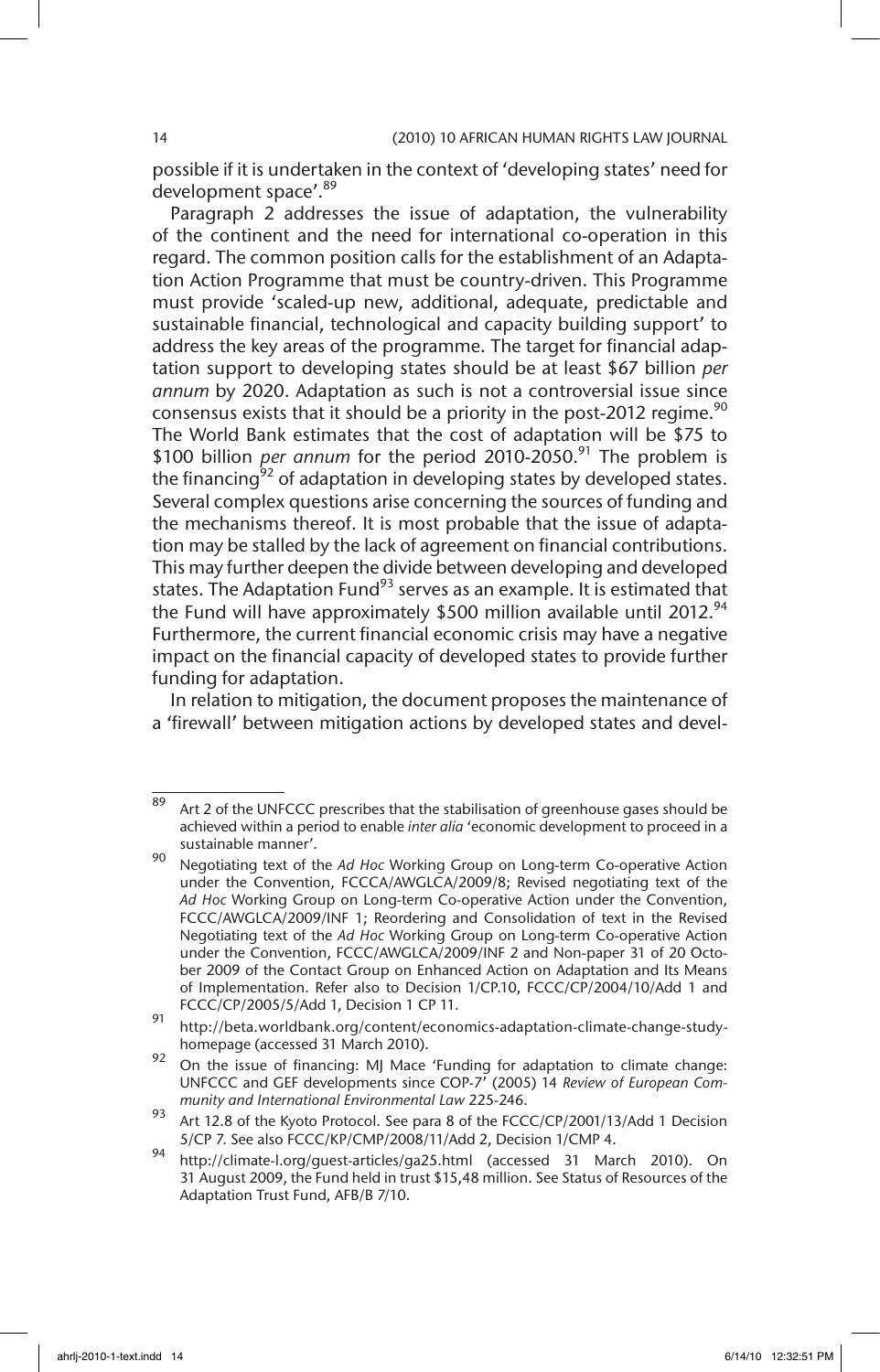oping states.<sup>95</sup> Subsequent paragraphs clarify this point of departure. Paragraph 1(b)(i) of the Bali Action Plan refers to 'measurable, reportable and verifiable nationally appropriate mitigation commitments or actions'. The reference to 'action' may be an indication that options other than commitments, such as targets, may be appropriate. This viewpoint finds support because of the import of the term 'including quantified emission limitation and reduction objectives'. The African position does not allow for this option. It clearly states that developed states have mitigation commitments and developing states mitigation actions. Thus, only developed states should incur quantified emission reduction commitments (QERCs).<sup>96</sup> Annex I Parties must reduce their greenhouse gas emissions by at least 40 per cent below 1990 levels by 2020 and at least 80 per cent to 95 per cent below 1990 levels by 2050.<sup>97</sup> In this regard, the aggregate number is for all developed states, irrespective of whether they have ratified the Kyoto Protocol or not. The ambitious targets may prove to be unacceptable for Annex I states.<sup>98</sup> Most Annex I states did not comply with the previous tar-

 $\frac{95}{95}$  Para 3. This issue relates to the two-track structure of the negotiating process under the AWG-KP and the AWG-LCA. In general, Annex I states are reluctant to accept new emission targets under Kyoto for the post-2012 period unless other major emitters accept emission commitments as well. They accordingly prefer a single new comprehensive agreement that would replace the Protocol. Developing states oppose a one-track approach and emphasise that the AWG-KP process should receive equal attention in order to make progress. They do not want to replace the established 'firewall' between Annex I and non-Annex I states with a new legal agreement. It must, however, be borne in mind that developing states hold different views concerning the AWG-LCA result. For instance, Brazil, South Africa, India and China (BASIC group) have demanded that developed states accept a second commitment period under Kyoto, but have opposed the establishment of a new legal agreement that addresses their emissions. Some small island states are in favour of a new legal agreement that would address the emissions of more advanced developing states. See, for a discussion in this regard, K Kulovesi & M Gutiérrez 'Climate change negotiations update: Process and prospects for a Copenhagen agreed outcome in December 2009' (2009) 18 *Review of European Community and International Environmental Law* 229-243.

<sup>96</sup> Para 3.1. The document uses the language of the Bali Action Plan since it refers to developing and developed states instead of Annex I and non-Annex I parties. The only reference to the latter categorisation occurs when reference is made to numerical targets. The document does not define developing and developed states.

<sup>97</sup> This is in accordance with the IPCC Report, which prescribes reductions of 10-40% for developed states by 2020 and 40-95% by 2050. IPCC Fourth Assessment Working Group III Report 90. The position does not state whether mitigation should be taken on a national or international level. This is in line with paragraph 1(b) of the Bali Action Plan that leaves this option open since it refers to national/international action on climate change.

 $98$  This was also an issue of disagreement during COP 14, which was held in Pozna . IISD Reporting Services Earth Negotiations Bulletin http://www.iisd.ca/climate/cop14/ (accessed 31 March 2010). The African Group recently walked out from negotiations at Barcelona (AWG-KP 9 and AWG-LCA 6) to protest the 'business as usual' attitude of developed states. The African bloc complained that the industrialised states' carbon cut was too small and they refused to return until more was done by the rich nations http://www.guardian.co.uk/environment/2009/nov/04/africa-walk-out-climate-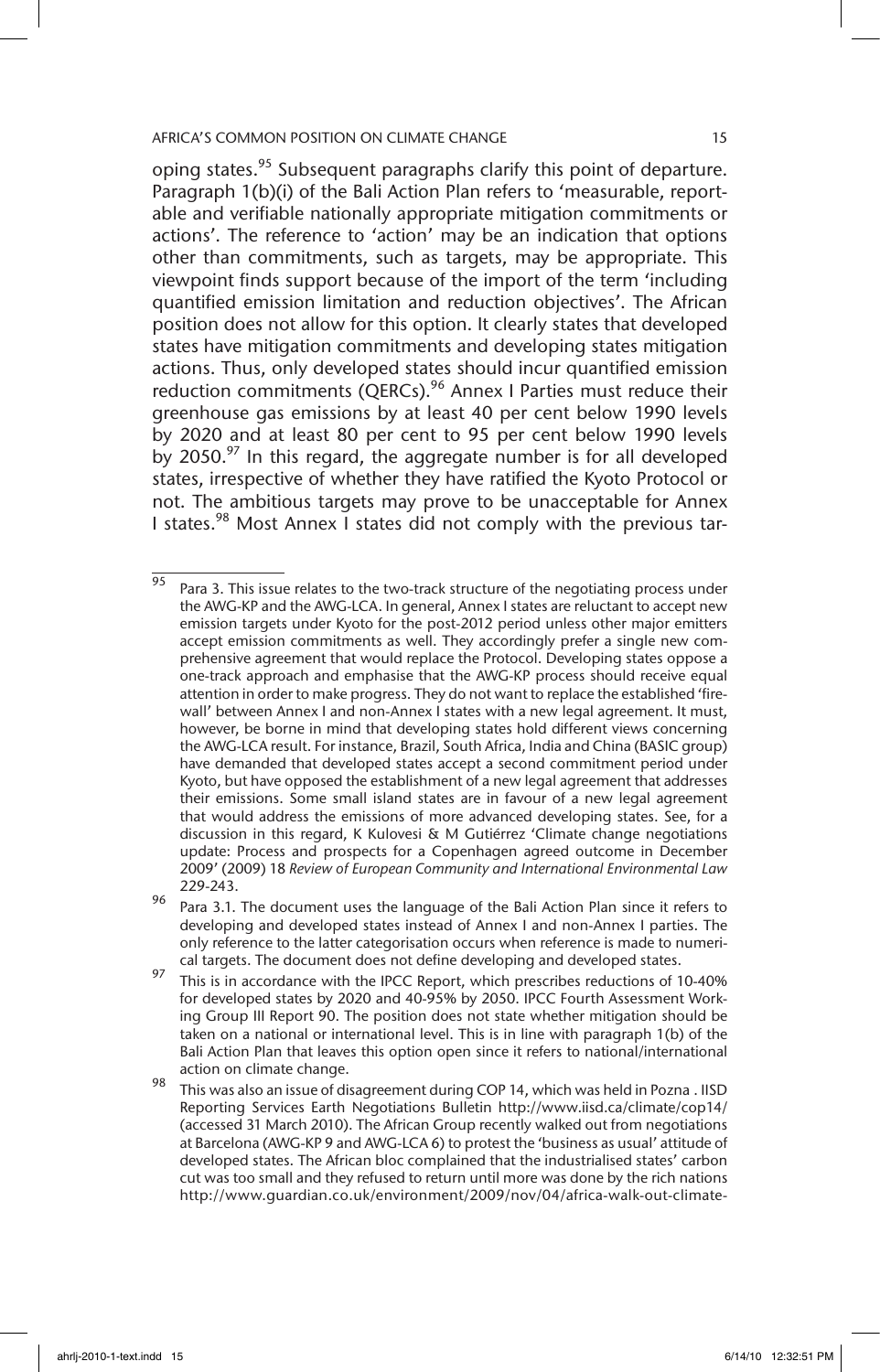#### 16 (2010) 10 AFRICAN HUMAN RIGHTS LAW JOURNAL

gets. Furthermore, future projections are pessimistic since an increase in emissions is expected.<sup>99</sup> The position of developed states such as the USA may also impede international consensus.<sup>100</sup> The African group refuses to differentiate between advanced developing states and developing states.<sup>101</sup> However, the US has been insistent on a classification between developed, more advanced developing states and developing states. It is the position of the USA that advanced the need for developing states to adopt national mitigation strategies based on a deviation from business-as-usual emissions. In accordance with the African proposal, 'the aggregate number is for all developed states, regardless of whether they have ratified the Kyoto Protocol or not'. A refusal of developed states to agree to post-2012 commitments based on a disagreement concerning this classification may therefore further encumber other developed states with unrealistic commitments if one adheres to the African position.

In accordance with the viewpoint of the African group, developing states will not be encumbered with QERCs. The common position states that developing states 'choose from a toolbox of voluntarily registered, nationally appropriate mitigation actions (NAMA)', <sup>102</sup> 'including sustainable development policies and measures (SD-PAMS),<sup>103</sup> programmatic CDM and others'.<sup>104</sup> The mitigation actions of developing states are conditional on the provision of technology, financing and capacity building in a 'measurable, reportable and verifiable' manner.<sup>105</sup> The African group accordingly sets a target of financial flows

talks-barcelona (accessed 31 March 2010).

<sup>99</sup> See NH Stern *The economics of climate change: The Stern Review* (2007) 201-202.

 $100$  The USA under the new administration took a u-turn on American climate change policy and returned to the negotiations in 2009. The US announced their reluctance to ratify the Kyoto Protocol since the goal that they had to commit to was unfeasible. The USA will have to make up for lost time and reduce emissions by 2012 below 1990 levels. This will prove extremely difficult. The US favours a bilateral approach under a multilateral umbrella. See US Submission on Copenhagen Agreed Outcome, AWG-LCA 6, FCCC/AWGLCA/2009/MISC 4 (Part III). See further T Skodvin & S Andresen 'An agenda for change in US climate policies: Presidential ambitions and congressional powers' (2009) 9 *International Environmental Agreements* 263-280. See also the American Clean Energy and Security Act (the Waxman-Markey Bill) http://www. govtrack.us/congress/bill.xpd?bill=h111-2454 (accessed 31 March 2010).

<sup>101</sup> This is also the position of most developing states. The issue of differentiation was rejected during COP 14.

<sup>102</sup> It seems that no general definition of this concept exists. Various states have made proposals concerning the link between NAMAs and other mitigation mechanisms. The African group identifies two registries, namely, a registry on national actions that are nationally funded and a registry for actions with international (multilateral) support. The UNFCCC will implement MRV measures in relation to the second registry.

 $103$  See in this regard Submission from South Africa, Dialogue Working Paper 18, UNFCCC, Dialogue on Long-Term Co-operative Action to Address Climate Change by Enhancing the Implementation of the Convention.

 $\frac{104}{105}$  Para 3.2.

This is in line with art 4.7 of the UNFCCC.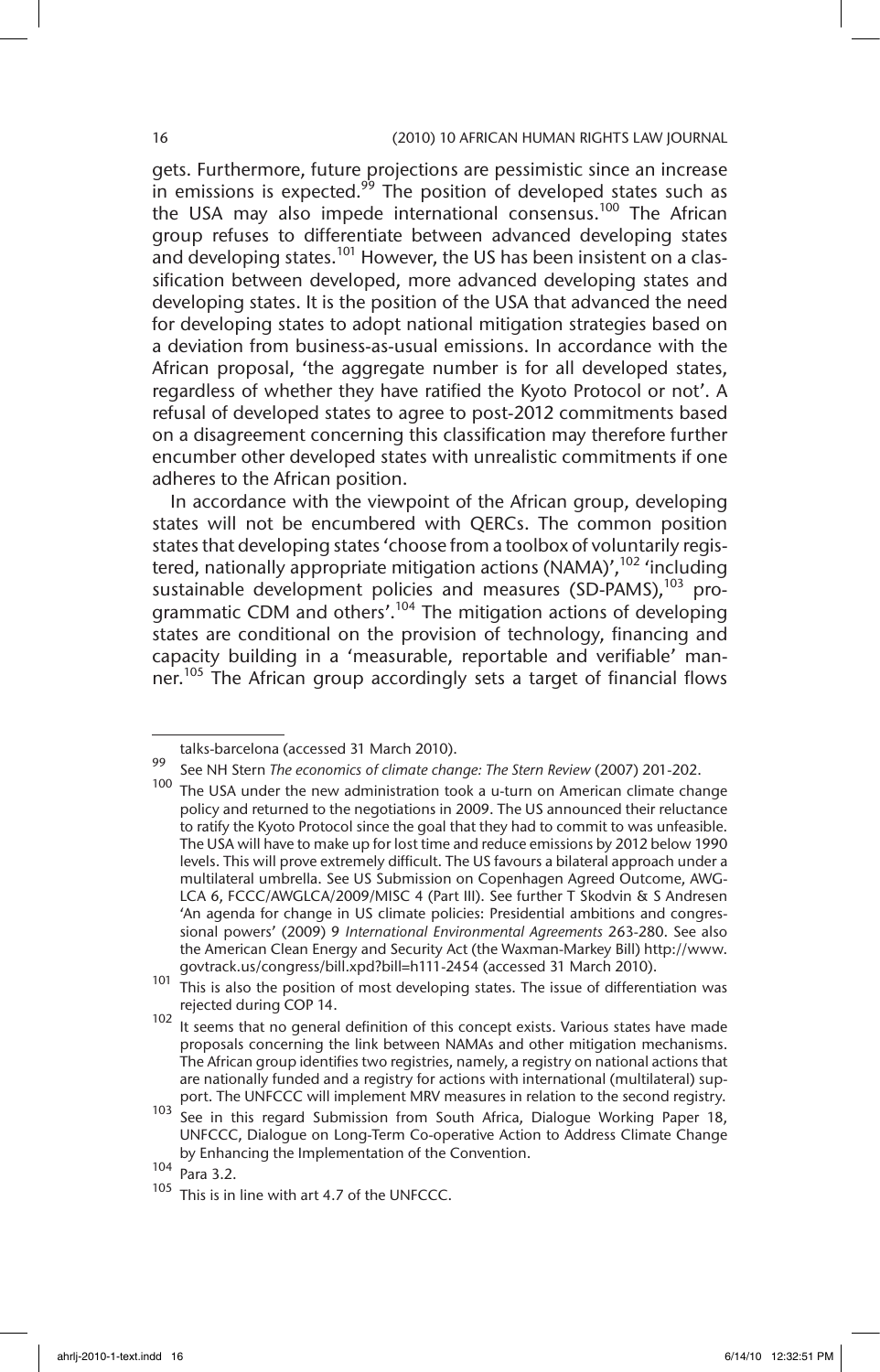at \$200 billion by 2020.<sup>106</sup> Developed parties will have to report their progress through national communications.

It is interesting to compare the African position with the prescription of the actions required by developing states in the Bali Action Plan. Paragraph 1(b)(ii) refers to 'nationally appropriate mitigation actions by developing country parties in the context of sustainable development, supported and enabled by technology, financing and capacity building, in a measurable, reportable and verifiable manner'. The language in the Bali Action Plan is dubious. Does the MRV clause apply to the actions of developing states only, to the support of developed states or to both? The African position clarifies this since paragraph 3.3 explicitly states that MRV applies to mitigation actions and support.

The insistence on a 'firewall' between mitigation commitments of developed states and actions of developing states must also be understood in the context of the need of developing states for development space. However, development does not have to be unsustainable and an investment in environmentally-friendly technology may have various advantages.<sup>107</sup> It is in this regard important to recall that adaptation is the first priority for African states pursuant to their own survival. These states are not responsible for the consequences of climate change and developed states need to assist them in order to adapt to climate change. The African position makes provision for mitigation in order to cater for the industrialisation of African states. This is important for the promotion of continental sustainable development. Adaptation, however, is the primary priority pursuant to environmental security.

The African Group furthermore supports the creation of an enhanced financial mechanism as proposed by the G77 and China.<sup>108</sup> The source of funding will be developed states through the realisation of their commitment under article 4.3 of the UNFCCC. Funding will be 'new and additional' and over and above overseas development assistance. Furthermore, funding pledged outside of the Convention shall not be regarded as a fulfilment of article 4.3 obligations. In general, the financial expectations of Africa may be incompatible with the financial capability of industrialised states.

In relation to forestry, the common position is in favour of a REDD-Plus mechanism<sup>109</sup> that should accommodate 'different national circumstances and respective capabilities'. Funds should be 'adequate, predictable and sustainable' from a variety of sources, which include

 $\frac{106}{107}$  Para 3.3.

See R Howse & MJ Trebilcock 'The free trade-fair trade debate: Trade, labour, and the environment' in JS Bhandari & AO Sykes (eds) *Economic dimensions in international law: Comparative and empirical perspectives* (1997) 224-30.

<sup>108</sup> G 77 and China Proposal Financial Mechanism for Meeting Financial Commitments under the Convention, AWG-LCA 3, FCCC/AWGLCA/2008/MISC 2/Add 1.

<sup>109</sup> This refers to the potential to reduce emissions from deforestation and forest degradation.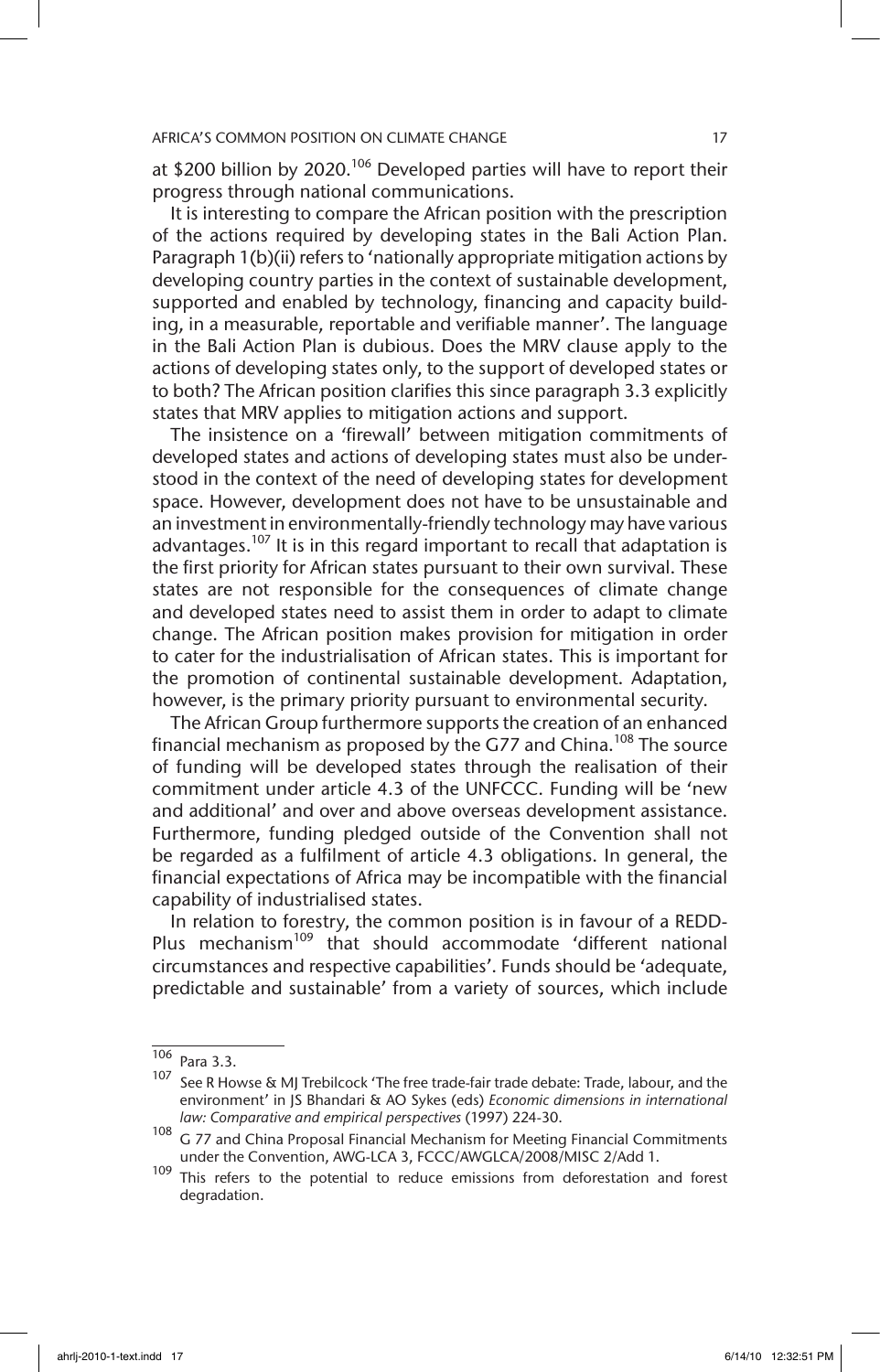global carbon markets.<sup>110</sup> This position allows for support from public and private resources.<sup>111</sup>

## 6 Critical thoughts on a common African position  $112$

The discussed common position of Africa raises a few general issues of importance in the context of the current discussion.

First, it is important to bear in mind that the African group is not homogeneous.<sup>113</sup> The African group consists of oil-producing states, coastal states, island states and agricultural states that have unique interests concerning climate change. These states have different interests, which may hinder the development of a 'common interest'<sup>114</sup> among African states. It is therefore difficult to establish a truly unitary position that could present the interests of all of the states on the continent. States may accordingly betray the common position in order to realise their own interests at negotiations.<sup>115</sup> Unfortunately, member states of the AU exhibit a lack of commitment to real integration. These states still cling to

<sup>110</sup> Para 3.2.

See, for a discussion of this issue, I Fry 'Reducing emissions from deforestation and forest degradation: Opportunities and pitfalls in developing a new legal regime' (2008) 17 *Review of European Community and International Environmental Law* 166- 182.

 $112$  This part of the discussion does not represent an analysis of the content of the common position since this is the concern of para 5.

<sup>&</sup>lt;sup>113</sup> This is not unique to the African continent. The European Union, eg, also has to grapple with asymmetry between member states, but have produced a common position on climate change and a comprehensive regulatory framework. See M Peeters 'European climate change policy: Critical issues and challenges for the future' (2005) 16 *Yearbook of International Environmental Law* 179-210. Various institutional differences, however, exist between the AU and the EU. The degree of differentiation between member states is not the same in both organisations and political will and commitment concerning co-operation often falls short in the AU. See also W Scholtz 'Environmental harmonisation in the SADC region: An acute case of asymmetry' in K Meesen *et al* (eds) *Economic law as an economic good: Its rule function and its tool function in the competition of systems* (2009) 385-397.

<sup>114</sup> In the instance of climate change, the survival of humankind is the common interest of all states. States therefore need to co-operate pursuant to the common interest. The common interest of states may serve as a driving force in the creation of rules that address the common concern. For a discussion of the incorporation of common interest in the matrix of state behaviour pursuant to environmental security, see W Scholtz 'Collective (environmental security): The yeast for the refinement of international law' (2008) 19 *Oxford Yearbook of International Environmental Law*  150.

<sup>115</sup> This was indeed the case during COP 15. See para 7. A discussion of state behaviour usually reflects that states pursue their own national interests. See D Armstrong *et al International law and international relations* (2007) 270. This statement does not imply that state interest is the sole explanation for state behaviour. See M Koskenniemi *From apology to utopia: The structure of international legal argument* (2006) 59. The pursuit of individual state interest may not be beneficial to other member states of the AU.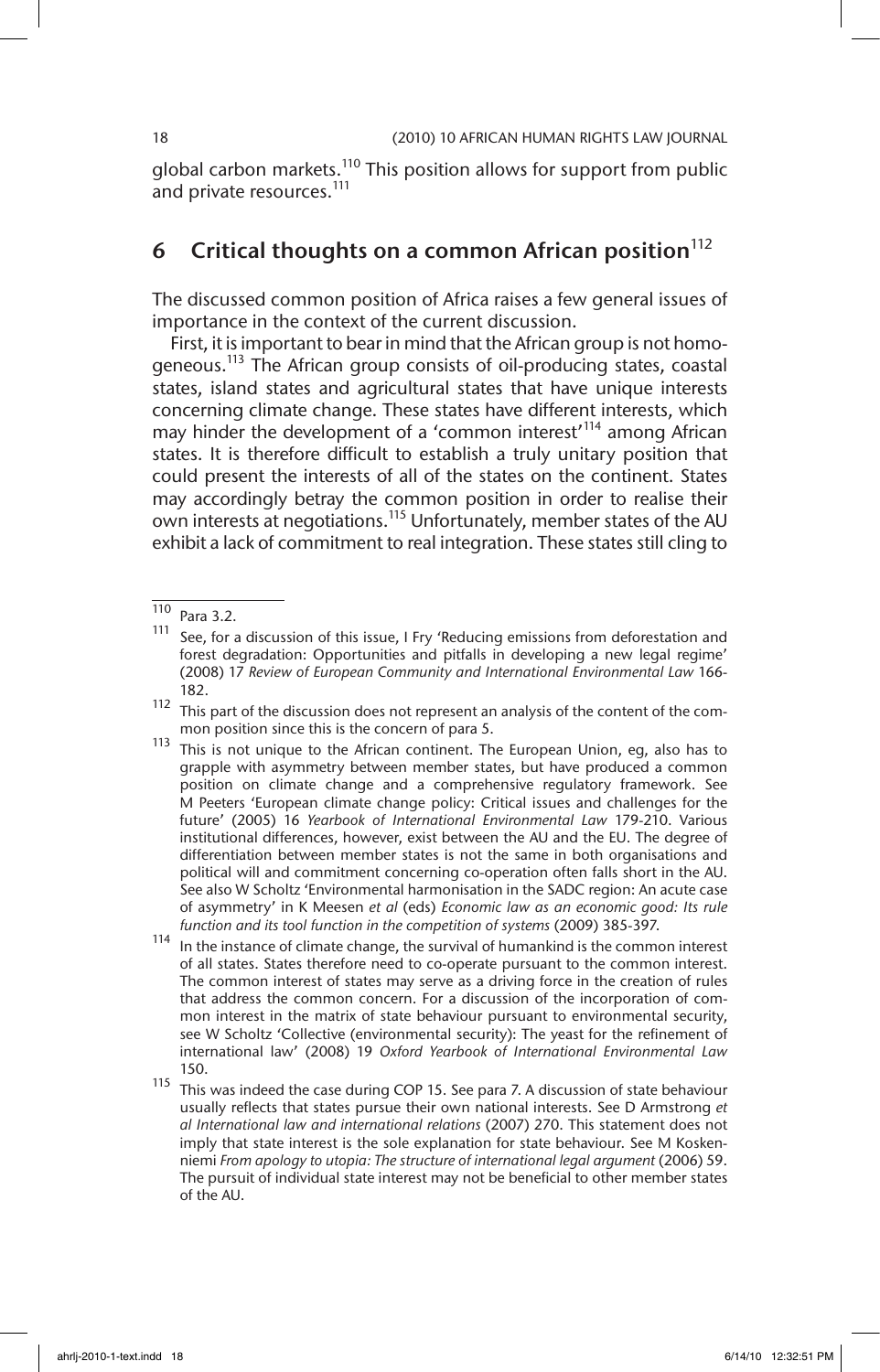nationalism and pursue shortsighted self-interest. It is therefore important that African states do not merely pay lip service to the common position. Further, African states have different levels of development. South Africa serves as an example of an advanced developing country that contributes to climate change and that may have to contribute more actively to the global solution through mitigation actions. Emissions from other states are miniscule. It is possible for more powerful states, such as South Africa, to ensure that an African position is not contrary to its national interests. This results in a situation where African states (with negligible emissions) are grouped with South Africa. The situation that arises is ironic. A lack of capacity among African states necessitates a pooling of resources pursuant to a common position on climate change. This lack of capacity, however, also creates the opportunity for more powerful states to dominate the outcome of the co-operation. This means that the voices of less powerful states may be drowned through the capacity of the powerful in a regional grouping. The refusal to distinguish between advanced developing and other developing states may be to the benefit of South Africa, but from a pragmatic point of view is not of relevance to most African states. It may be based on an ideological consideration of historic responsibility that, however, does not promote the interests of African states if one considers that African states are the victims of greenhouse gasses, irrespective of whether it stems from developed or advanced developing states.

A practical illustration of the effect of the asymmetry between African states is evident in the instance of technology transfer. Clearly, South Africa does not have the same needs concerning technology transfer as Lesotho. However, the presence of South Africa can also have positive advantages since it may enhance the capacity of the African negotiators. It is therefore important to optimise the positive influence of South Africa. South Africa must assume a leading role pursuant to the interests of the African continent. Thus, African states should indeed aim to act and speak with one voice based on solidarity<sup>116</sup> and acknowledge that the continent faces a threat which requires collective measures.<sup>117</sup>

 $\frac{116}{116}$  My statement implies that solidarity, as a moral principle of international law, should form the basis for the actions of African states in this regard. This implies that states should not take into consideration only their own interests in shaping their international interests, but also those of other members or the interests of the AU, or both. This may amount to wishful thinking, but wishful thinking is required. See R Wolfrum 'Solidarity amongst states: An emerging structural principle of international law' in P-M Dupuy *et al* (eds) *Völkerrecht als Wertordnung: Festschrift für Christian Tomuschat*  (2006) 1087-1101. Art 3(a) includes 'solidarity between the African states and the peoples of Africa' as one of the objectives of the AU.

<sup>117</sup> The implication of this statement is that instances may arise where individual state interest may defer to the collective continental interest. This requires political will and commitment of member states to the objectives and principles of the AU, which needs to counter criticism that the AU is a 'mere "talk shop" for travel-loving ministers'. See J Hall 'Politics: African Union struggles to achieve concrete goals' *The New York Amsterdam News* 19-25 June 2003 2. This viewpoint adheres to the Action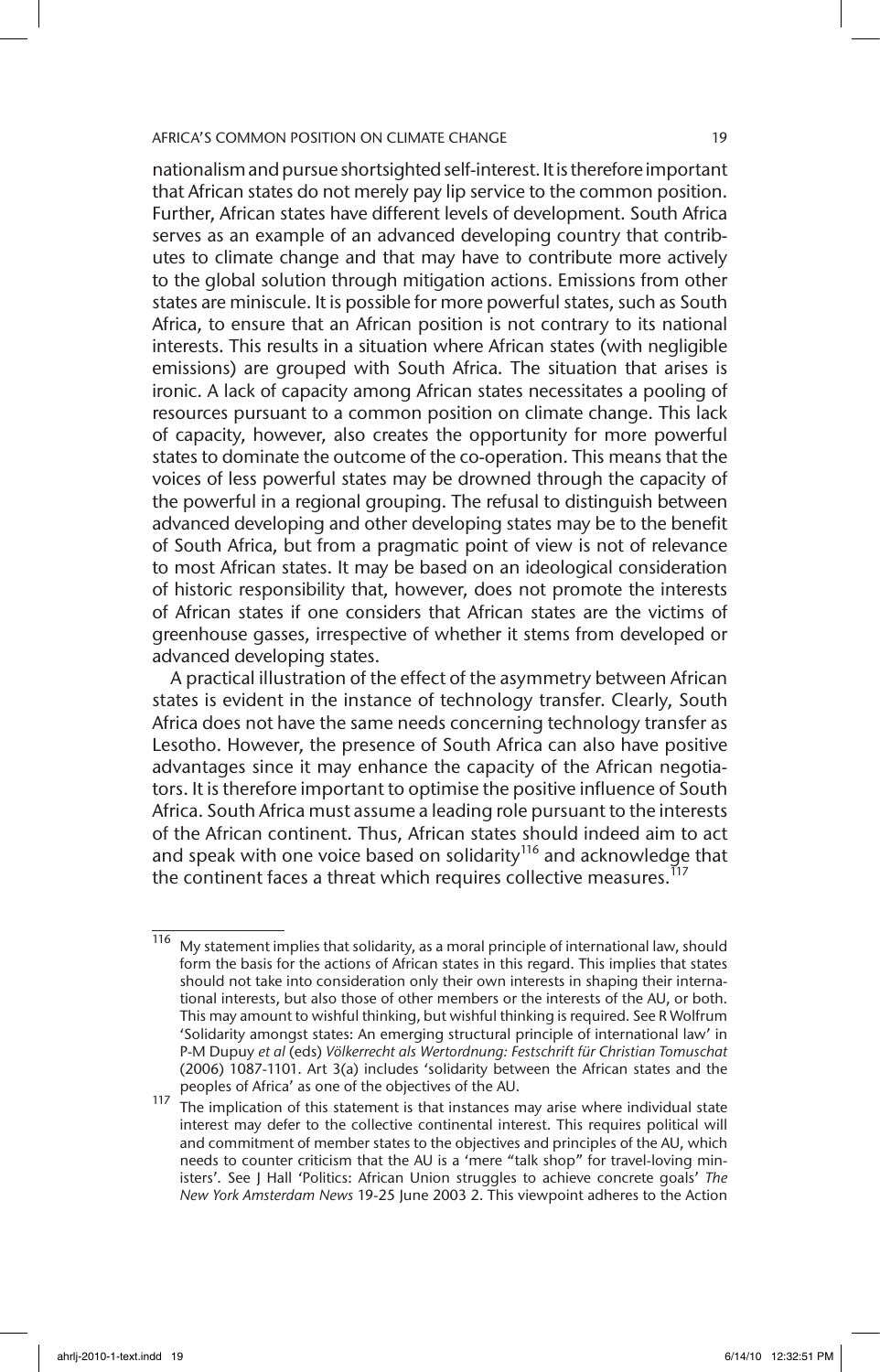#### 20 (2010) 10 AFRICAN HUMAN RIGHTS LAW JOURNAL

Second, the existence of a common position on climate change does not mean that Africa has won the battle. Negotiators should put forward the common position of Africa in such a manner that it influences negotiations pursuant to an agreement beneficial to the African continent. This raises a few important issues. The relationship between the African group and CAHOSCC is not clear. CAHOSCC is supposed to spearhead the negotiations. It is important to ensure that this group possesses the necessary capacity in order to pursue the interests of Africa during climate change negotiations. Thus, this group should ultimately serve as a regional negotiating force of African expertise concerning climate change. In this manner, regionalism will cater for environmental security. It is therefore necessary to ensure that the common position co-ordinates the interests of member states of the AU. This means that political goodwill concerning climate change as reflected by the common position needs to be translated into concrete actions at the upcoming negotiations and beyond. The AU must be a force to be reckoned with.

Third, the second important phase concerning the deliberations of AMCEN requires action. This refers to the implementation of the African framework for climate change programmes. RECs,<sup>118</sup> such as the Southern African Development Community (SADC) and Economic Community of West African States (ECOWAS), $119$  will have to play an important role in relation to the implementation of these programmes at sub-regional level. The African continent in the past has lacked the capacity<sup>120</sup> for a co-ordinated implementation of environmental measures and it is important to address this issue in order to ensure that action speaks louder than words.<sup>121</sup>

Fourth, multi-stakeholder involvement concerning the response of the AU to climate change is vital to ensure that the needs of interested parties are taken into account. The enhancement of the capacity of

Plan of the Environment Initiative of the New Partnership for Africa's Development (NEPAD), which recognises that inter-African partnerships as well as partnerships between African states and the international community are key elements of a common vision pursuant to sustainable development.

<sup>118</sup> See art 3(l) of the Constitutive Act of the AU.

<sup>119</sup> ECOWAS has already adopted a common position on climate change http://allafrica. com/ stories/200909170199.html (accessed 31 March 2010).

 $120$  See FDP Situma 'Africa's potential contribution to the implementation of international environmental law' (2000) 10 *Transnational Law and Contemporary Problems*  415.

<sup>121</sup> It is important to recall that the AU also faces various challenges, such as funding, that may have an influence on the implementation of environmental measures. See, eg, H Richardson 'The danger of oligarchy within the pan-Africanist authority of the African Union' (2003) 13 *Transnational Law and Contemporary Problems* 255-275; D Obowu 'Regional integration, development, and the African Union agenda: Challenges, gaps and opportunities' (2003) 13 *Transnational Law and Contemporary Problems* 211-253.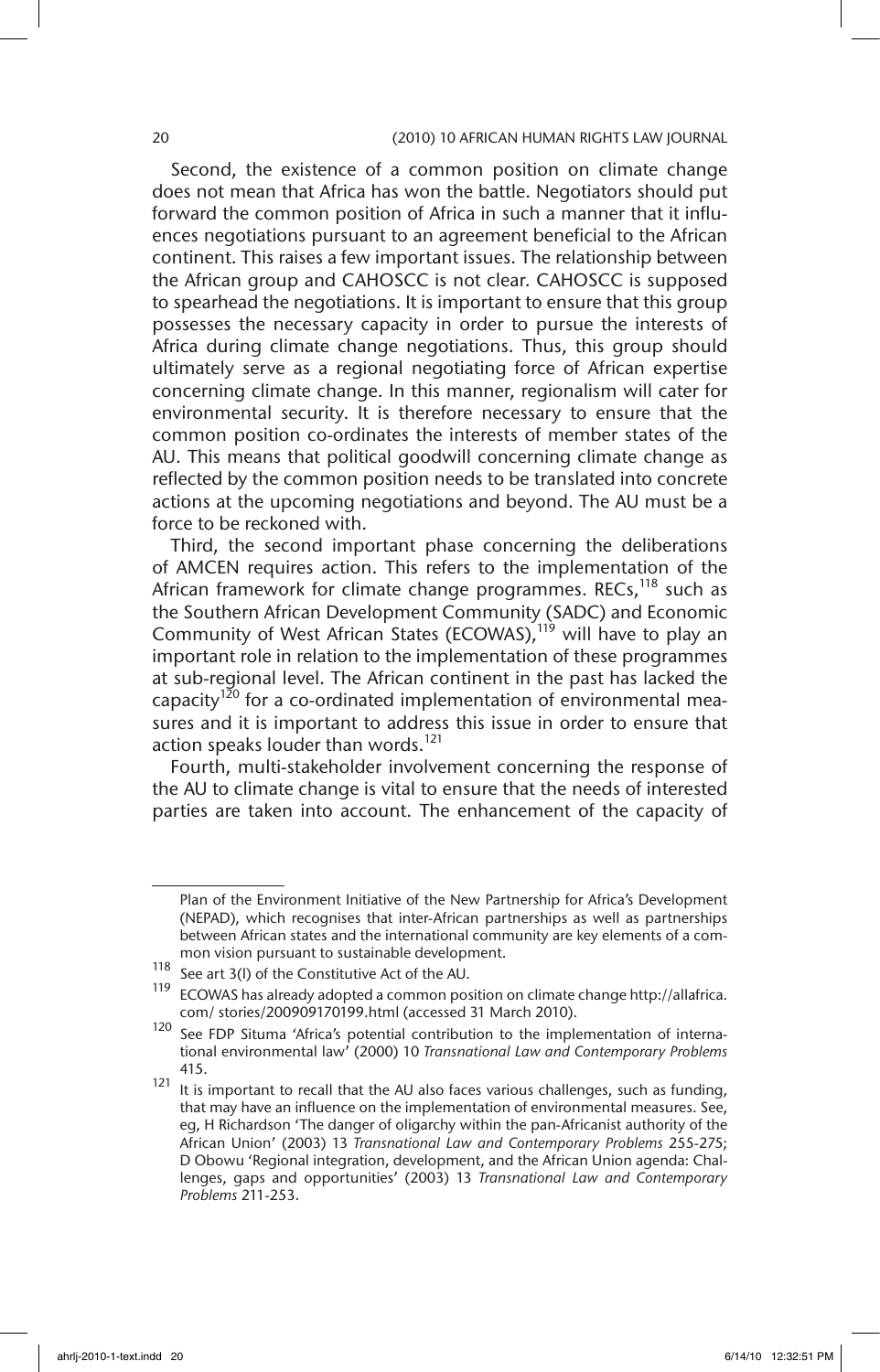regional NGOs, $122$  community organisations and research groups will ensure a constructive contribution to the implementation of frameworks in Africa. $123$ 

Fifth, it is interesting to note that the common position does not make any explicit mention of the important relationship between climate change and human rights in the AU context. The impact of climate change on human rights has been explicitly recognised by the African Commission on Human and Peoples' Rights (African Commission) in its Resolution on Climate Change and Human Rights and the Need to Study its Impacts in Africa.<sup>124</sup> The AU Resolution 'calls on the Assembly of Heads of State and Government to take all necessary measures to ensure that the African Commission on Human and Peoples' Rights is included in the African Union's negotiating team on climate change'. It must be borne in mind that article 24 of the African Charter on Human and Peoples' Rights (African Charter) provides for the right of peoples to a 'general satisfactory environment favourable to their development'. Article 16(1) stipulates that 'every individual shall have the right to enjoy the best attainable state of physical and mental health'. In the *SERAC* case the African Commission held, *inter alia*, that article 24 of the African Charter imposes an obligation on the state to take reasonable measures 'to prevent pollution and ecological degradation, to promote conservation, and to secure ecologically sustainable development and use of natural resources'.<sup>125</sup> It is therefore possible to argue that member states of the AU have an obligation to take specific action in order to address climate change pursuant to human rights protection. Constructive participation at international climate change negotiations based on a common position aimed at the enhancement of adaptive capacity, mitigation and the transfer of technology and financial resources may constitute a reasonable measure to secure sustainable development. Thus, the common position on climate change may have the potential to contribute to the promotion of human rights in Africa.

Sixth, the marginalisation of the continent in the global economic and political decision-making system means that Africa in general finds it difficult to make its voice heard.<sup>126</sup> It is therefore possible to learn from

<sup>122</sup> Climate Network Africa is an example of a Civil Society Organisation that plays an active role concerning climate change in Africa http://www.unep.org/civil\_society/ Registration/ index2.asp?idno=2561 (accessed 31 March 2010).

<sup>123</sup> This is in line with the objective of art 3(g) of the Constitutive Act, which is to 'promote democratic principles and institutions, popular participation and good governance'.

<sup>124</sup> ACHPR/Res 153 (XLV09).

<sup>125</sup> *Social and Economic Rights Action Centre (SERAC) & Another v Nigeria* (2001) AHRLR 60 (ACHPR 2001) (*SERAC* case) paras 52-53. See for a discussion D Shelton 'Decision regarding communication 155/96' (2003) 96 *American Journal of International Law*  937-942.

<sup>126</sup> Mutharika (n 40 above) 283.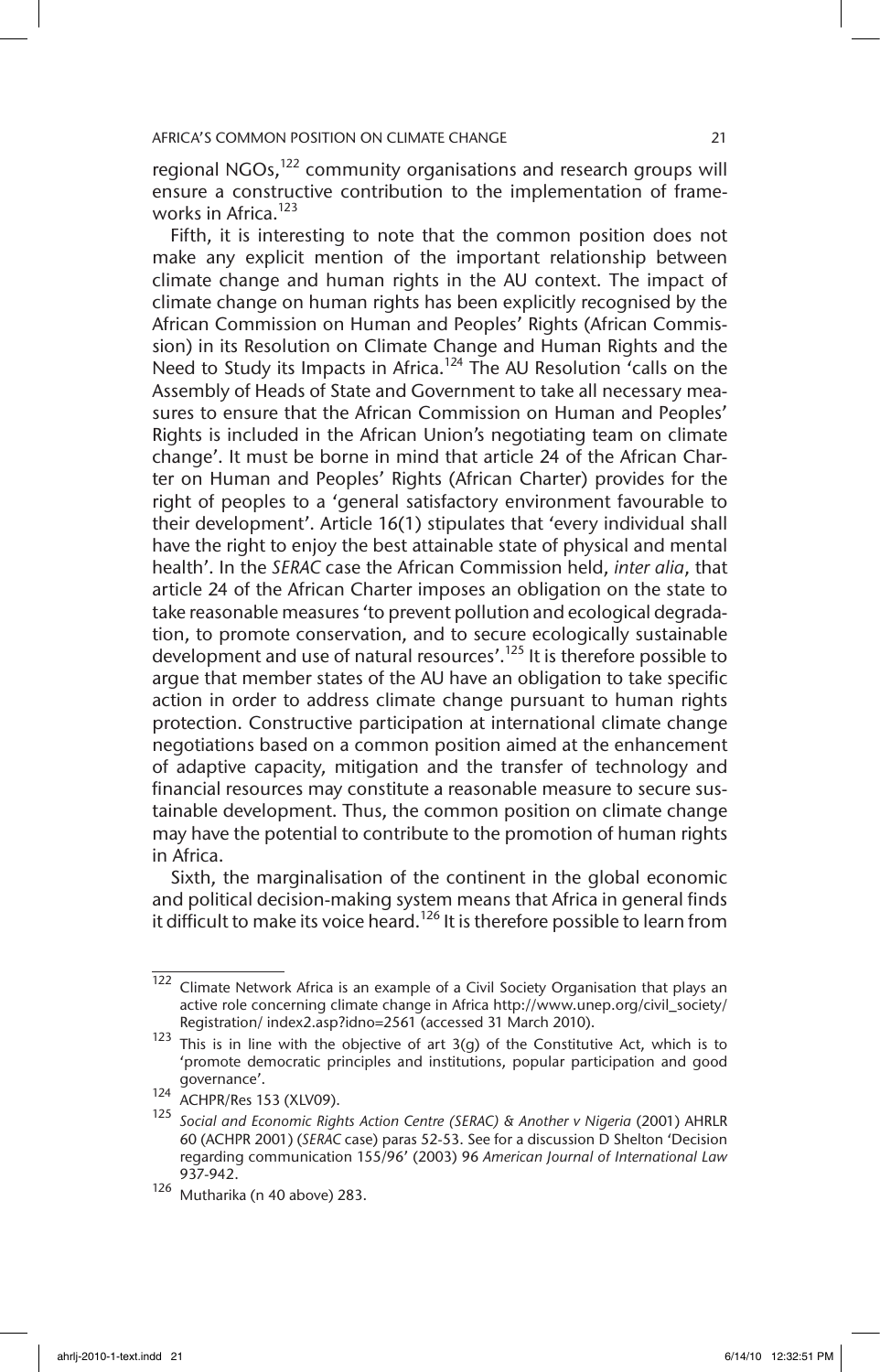the way in which the common position concerning climate change has been developed and carried forth.

Seventh, the common position provides the African continent with an opportunity to contribute to an agreement $^{127}$  on post-2012 measures to address climate change that is fair and equitable. In this manner it may ensure that the AU contributes constructively to the future development and implementation of international environmental law.

## 7 Copenhagen Conference $128$

The Copenhagen Conference (COP 15)<sup>129</sup> constituted a deadline to resolve questions concerning the post-2012 climate regime.<sup>130</sup> The Conference, however, could not meet expectations. Instead, it resulted in the Copenhagen Accord of 18 December 2009, which reflects a political agreement. Ethiopia (on behalf of the African group) and South Africa were among the states that reached an agreement on the accord.<sup>131</sup> The accord therefore does not represent a detailed legal Protocol pertaining to the post-2012 period.<sup>132</sup> The Copenhagen Accord rather serves as the basis for further international negotiations. In this sense, it represents a point of departure rather than a final product.<sup>133</sup> This implies that the African common position will continue to fulfil an important role during upcoming negotiations at COP  $16^{134}$  and COP

 $\frac{127}{127}$  The deliberations of AWG-LCA 6 provided input for a negotiating text prepared by its chair (FCCC/AWGLCA/2009/8) and resulted in a revised negotiating text (FCCC/ AWGLCA/2009/INF 2). See art 20(2) of the Kyoto Protocol.

 $128$  It is not my intention to dissect COP 15 and its outcomes in detail. I shall briefly refer to issues of relevance for the current discussion. For an analysis, see D Bodansky 'The Copenhagen Climate Change Conference: A post-mortem' http://papers.ssrn.com/ sol3/papers.cfm?abstract\_ id=1553167 (accessed 31 March 2010).

<sup>129</sup> COP 15 took place from 7-19 December 2009 in Copenhagen; http://unfccc. int/2860.php (accessed 31 March 2010).

<sup>130</sup> This view was reflected in the unofficial slogan for the conference, 'seal the deal'.

Reportedly, 29 states reached the accord. These states represent major emitters, the most vulnerable as well as least developed states. For a discussion of the Copenhagen Accord and COP 15, see L Rajamani 'Neither fish nor fowl' http://www. cprindia.org (accessed 31 March 2010). States may associate themselves with the accord through notification and are included in the list of states in the chapeau; http://unfccc.int/files/parties\_and\_observers/notifications/application/pdf/notification to parties 20100118.pdf (accessed 31 March 2010).

<sup>132</sup> Due to objections by a group of states (led by Sudan, Venezuela and Bolivia), the COP was unable to adopt the accord. Instead the COP took 'note of' it.

<sup>&</sup>lt;sup>133</sup> This seems to be in line with para 1 of the Bali Action Plan, which reads that the COP 'decides to launch a comprehensive process … in order to reach an agreed outcome …' The inclusion of 'agreed outcome' implies that the Bali Action Plan is not prescriptive on the legal form or content of the COP 15 result.

<sup>134</sup> Mexico will host COP 16 during December 2010.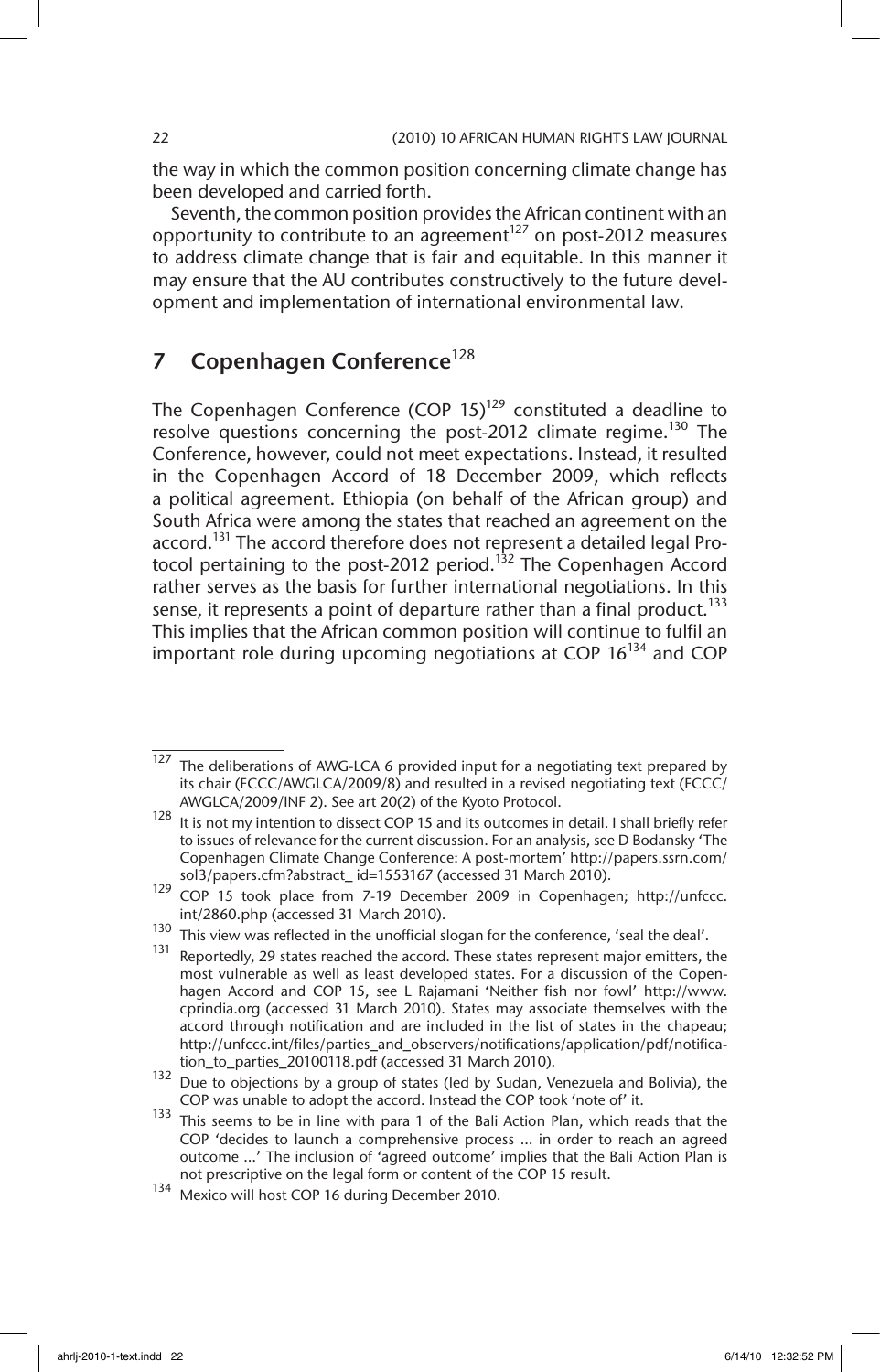$17<sup>135</sup>$  pursuant to the enhancement of the adaptive capacity of African states.

It is interesting to reflect on the actions of the African group during COP 15. African states boycotted negotiations on 14 December in order to compel developed nations to adopt a second round of commitments.<sup>136</sup> This was done in protest against the perceived efforts of the developed states to kill Kyoto. African nations' call threw the negotiations in disarray. Africa is in favour of an agreement with emission reduction targets in order to avoid the catastrophe of climate change. The real impact of this display of power is questionable, but it indicates a more active and co-ordinated negotiating partnership that pursues the interests of the continent in a forceful manner.

However, the African consensus was disrupted after Ethiopian Prime Minister Meles Zenawi, who is the co-ordinator of CAHOSCC, unilaterally departed from the common position and submitted the Joint Appeal of France and Ethiopia, Representing Africa, for an Ambitious Copenhagen Accord.<sup>137</sup> Sudan's chief negotiator and Chairperson of the G77, Lumumba Di-Aping, accused Zenawi of capitulating under pressure from rich states. The actions of Zenawi and the response thereto accordingly led to the demise of the common negotiating strategy of the African group.<sup>138</sup>

The current discussion also warrants a brief reflection on the Accord. The Accord reiterates the particular vulnerability of Africa and that developed states shall support the implementation of adaptation action in developing states through 'adequate, predictable and sustainable financial resources, technology and capacity building'.<sup>139</sup> Developed states have committed themselves to new and additional funding 'approaching \$30 billion for the period 2010-2012 with balanced allocation between adaptation and mitigation'.<sup>140</sup> Africa will have priority access to adaptation funding. Furthermore, by 2020, developed states commit to a goal of \$100 billion, but this is linked to 'meaningful mitigation actions and transparency on implementation'. The Accord establishes the Copenhagen Green Climate Fund,

<sup>135</sup> South Africa will host COP 17 during December 2010.

<sup>136</sup> http://www.iisd.ca/vol12/enb12455e.html (accessed 31 March 2010).

 $137$  The appeal constitutes a new proposal for the negotiations and some see it as a betrayal of the African continent. The most controversial issue was the provision for a start-up fund of \$10 billion per annum for 2010-2012; http://ecadforum.com/ News/2166 (accessed 31 March 2010).

<sup>138</sup> The AU Assembly recently endorsed the leadership of Zenawi for COP 16 and COP 17. AU Assembly, 14th ordinary session, 31 January 2010-3 February 2010, Addis Ababa, Ethiopia, AU/Assembly/Dec 281 (XIV), Decision on the 15th Conference of the Parties to the United Nations Framework Convention on Climate Change and the Kyoto Protocol, Doc Assembly/AU/10 (XIV).

<sup>139</sup> Para 3.

<sup>140</sup> Para 8.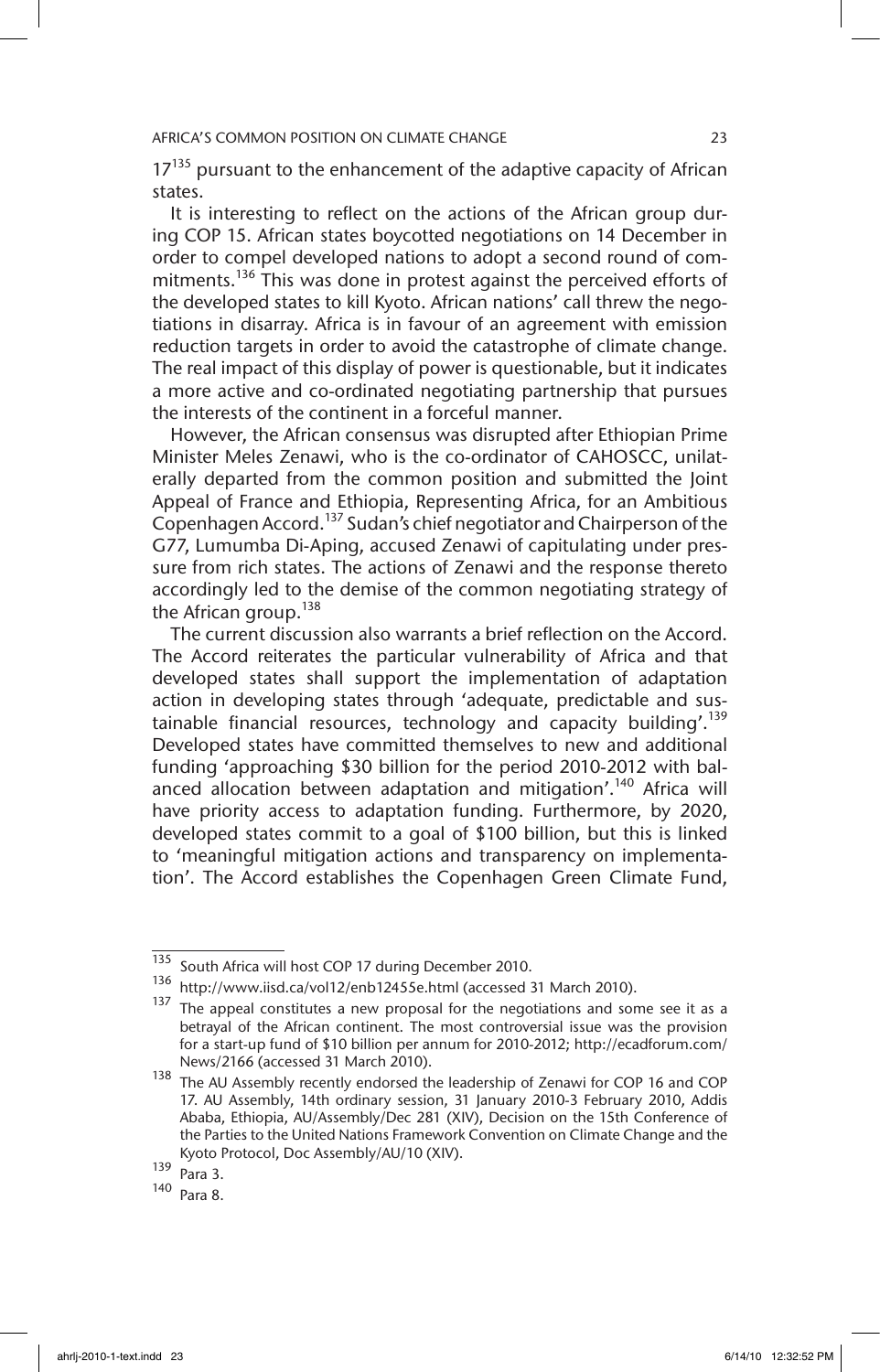which shall operate as an entity of the financial mechanism.<sup>141</sup> The commitment of the developed world seems to be a far cry from the support envisaged in the common position, which refers to \$67 billion *per annum* for adaptation and \$200 billion in support of mitigation by 2020. The MRV clause applies in relation to financial support. The Accord does refer to the establishment of a High Level Panel under the COP 'to study the contribution of the potential sources of revenue'.<sup>142</sup> It is not clear what the exact powers of this Panel will be.

It is too early to determine whether the calls for ambitious QER targets, as reflected in the common position, will be agreed upon. The Accord specifies that industrialised states will commit to implement (individually or jointly) quantified economy-wide emission targets for 2020, to be submitted to the secretariat by 31 January 2010.<sup>143</sup> The MRV clause will also apply in this regard. This means that Annex I states may define their own target level and base year.

Developing states will implement mitigation actions.<sup>144</sup> The Accord therefore underwrites the distinction between the commitments of industrialised states and the national actions of developing states. Mitigation actions will be submitted to the UNFCCC secretariat. Mitigation actions that do not receive financial support will be subject to domestic MRV and states will report through national communications with provisions for 'international consultation'. The Accord makes provision for a registry for the listing of NAMAs that will receive support. Supported NAMAs will be subject to international measurement, reporting and verification in accordance with guidelines adopted by the COP. This approach is in line with the distinction that the African position makes between supported NAMAs and other actions.

The Accord also establishes a technology mechanism as called for in the common position.<sup>145</sup> The Accord calls for the immediate establishment of a mechanism in order to mobilise funds for REDD-plus from developed states.<sup>146</sup> However, it does not resolve the issue of private versus public sources.

In general, it seems that not all of the concerns of Africa as embodied in the common position have been met since no agreement has been reached on the emission targets of industrialised states. Furthermore, financial contributions clearly fall short from that required by developing states. The AU Assembly, however, recently endorsed the Accord

 $141$  Para 10.

<sup>142</sup> Para 9.

 $143$  The Accord makes provision for a system of 'pledge and review' for mitigation commitments and actions. For a list of QER pledges, see http://unfccc.int/home/ items/5264.php (accessed 31 March 2010).

<sup>144</sup> Para 5. For a list of NAMA pledges, see http://unfccc.int/home/items/5265.php (accessed 31 March 2010).

<sup>145</sup> Para 11.

<sup>146</sup> Para 6.